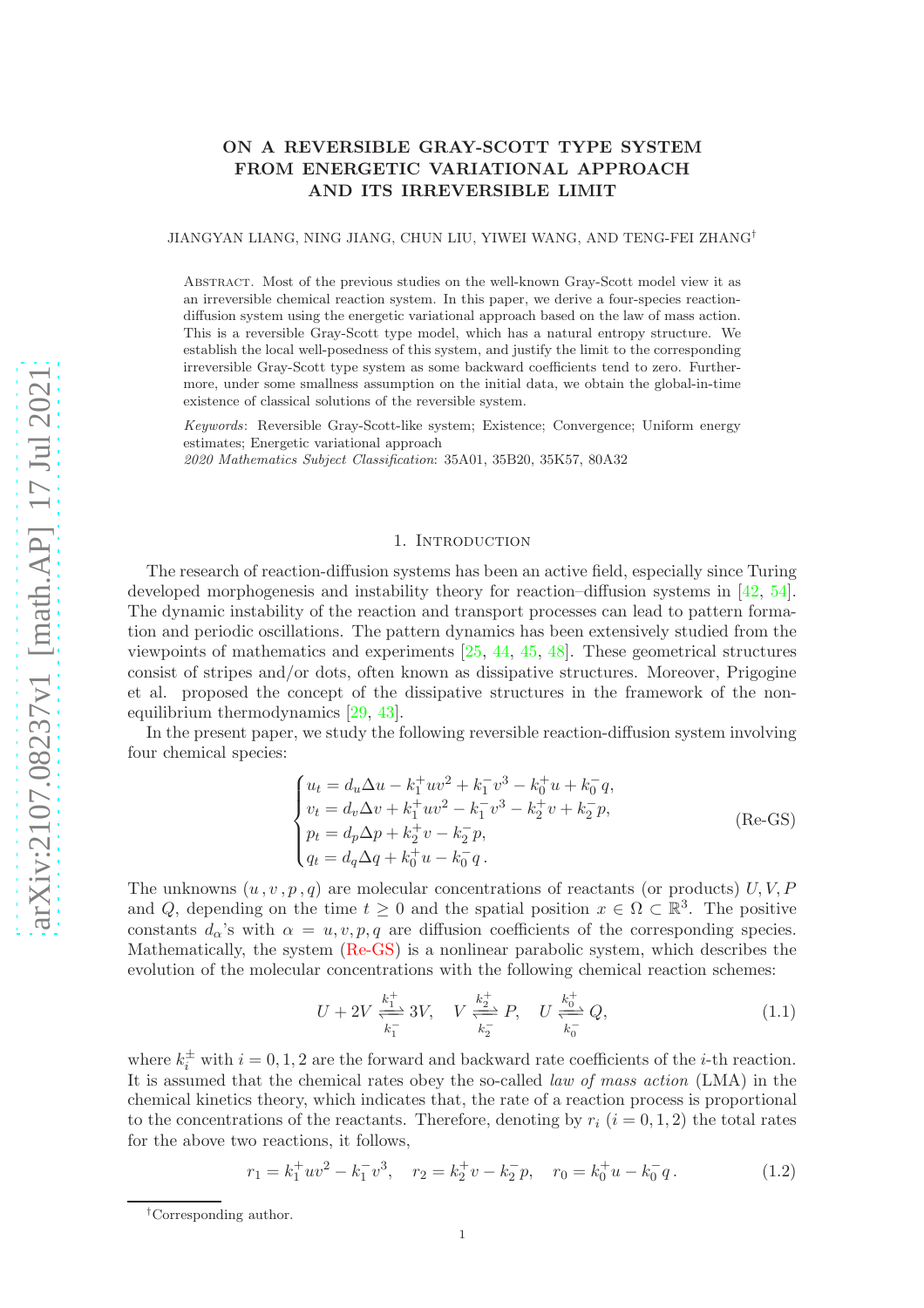The system [\(Re-GS\)](#page-0-0) can be viewed as a generalization of the classical, irreversible Gray-Scott model [\[17,](#page-18-1) [18\]](#page-18-2), which arises originally from the study of cubic auto-catalytic reactions in a continuously flowing, well-stirred gel reactor. Gray-Scott model is governed by the following irreversible system:

$$
\begin{cases} u_t = d_u \Delta u - k_1^+ u v^2 + \alpha (1 - u), \\ v_t = d_v \Delta v + k_1^+ u v^2 - k_2^+ v. \end{cases}
$$
\n(1.3)

This system is centered on a cubic auto-catalysis reaction, with the catalyst species V decays slowly to an inert product  $P$ . The Gray-Scott system  $(1)$  corresponds to the chemical reaction schemes:

<span id="page-1-0"></span>
$$
U + 2V \xrightarrow{k_1^+} 3V, \quad V \xrightarrow{k_2^+} P, \quad U \xrightarrow{\alpha} Q. \tag{1.4}
$$

The coefficient  $\alpha$  is also the rate of the process that feeds U. Comparing to the chemical reactions  $(1.1)$ , the reactions in classical Gray-Scott model  $(1.4)$  is irreversible.

The four species reversible Gray-Scott type reaction-diffusion system [\(Re-GS\)](#page-0-0) bears some apparent similarities to the original, irreversible Gray-Scott system. We expect fruitful analytical properties of the solutions to [\(Re-GS\)](#page-0-0). The first step of the analytical study is to establish the well-posedness of the system [\(Re-GS\)](#page-0-0) in different domains (bounded domain with proper boundary conditions, periodic domain, or whole space) and in different framework of solutions (weak or classical solutions). Furthermore, it is interesting to justify the relation between the reversible Gray-Scott system [\(Re-GS\)](#page-0-0) and the irreversible Gray-Scott system .

A motivation of studying the reversible Gray-Scott system [\(Re-GS\)](#page-0-0) instead of the original Gray-Scott system [\(1\)](#page-1-0) is that the reversible system possess an energy (entropy) structure. Indeed, the four-species reversible Gray-Scott-like system [\(Re-GS\)](#page-0-0) can be derived from the following entropy-entropy production law:

<span id="page-1-1"></span>
$$
\frac{d}{dt} \int_{\Omega} \left[ u(\ln \frac{u}{\bar{u}} - 1) + v(\ln \frac{v}{\bar{v}} - 1) + p(\ln \frac{p}{\bar{p}} - 1) + q(\ln \frac{q}{\bar{q}} - 1) \right] dx \n+ \int_{\Omega} \left( \frac{d_u}{u} |\nabla u|^2 + \frac{d_v}{v} |\nabla v|^2 + \frac{d_v}{p} |\nabla p|^2 + \frac{d_q}{q} |\nabla q|^2 \right) dx \n+ \int_{\Omega} \left[ (k_0^+ u - k_0^- q) \ln \frac{k_0^+ u}{k_0^- q} + (k_1^+ u v^2 - k_1^- v^3) \ln \frac{k_1^+ u}{k_1^- v} + (k_2^+ v - k_2^- p) \ln \frac{k_2^+ v}{k_2^- p} \right] dx \n= 0,
$$
\n(1.5)

where  $(\overline{u}, \overline{v}, \overline{p}, \overline{q})$  is the positive constant solution (equilibrium) of the system [\(Re-GS\)](#page-0-0) satisfying the *detailed balance condition*, see  $(1.15)$  below. The relation  $(1.5)$  will be also referred as the basic energy-dissipation law in following contexts. The derivation process will be given in section 2, by using the energetic variational approach  $(EnVarA)$ . We emphasize here that besides the reversible Gray-Scott system [\(Re-GS\)](#page-0-0) is derived from the point view of energetic variation, so should be its boundary condition in the bounded domain (see [\[37\]](#page-19-5)). Analytically, the entropy-entropy production law [\(1.5\)](#page-1-1) leads to a natural a priori estimate of the system  $(Re-GS)$ . However, the estimate  $(1.5)$  is not enough to obtain the compactness of the weak solutions, which is unlike the incompressible Navier-Stokes equations. For simplicity, in this paper, we consider the classical solutions of [\(Re-GS\)](#page-0-0) in torus or whole space. We leave the harder global weak solutions and the boundary condition issues to the future study.

Furthermore, we also will establish a reversible-irreversible limit from the four species reversible Gray-Scott-like system to an irreversible Gray-Scott-like system as some of backward rate coefficients  $k_1^-$  and  $k_2^-$  go to zero simultaneously. Again, we work in the classical solutions in the torus or whole space.

<span id="page-1-2"></span>1.1. Gray-Scott model: review of mathematical studies. The Gray-Scott model is of great importance since it describes several experimentally observable autocatalytic reactions such as chloride-iodide-malonic acid reaction, arsenite-iodate reaction, and some enzyme reactions in biochemistry and biology. In particular, its complex pattern formation behavior associated to various range of parameters attracts many attentions of researchers from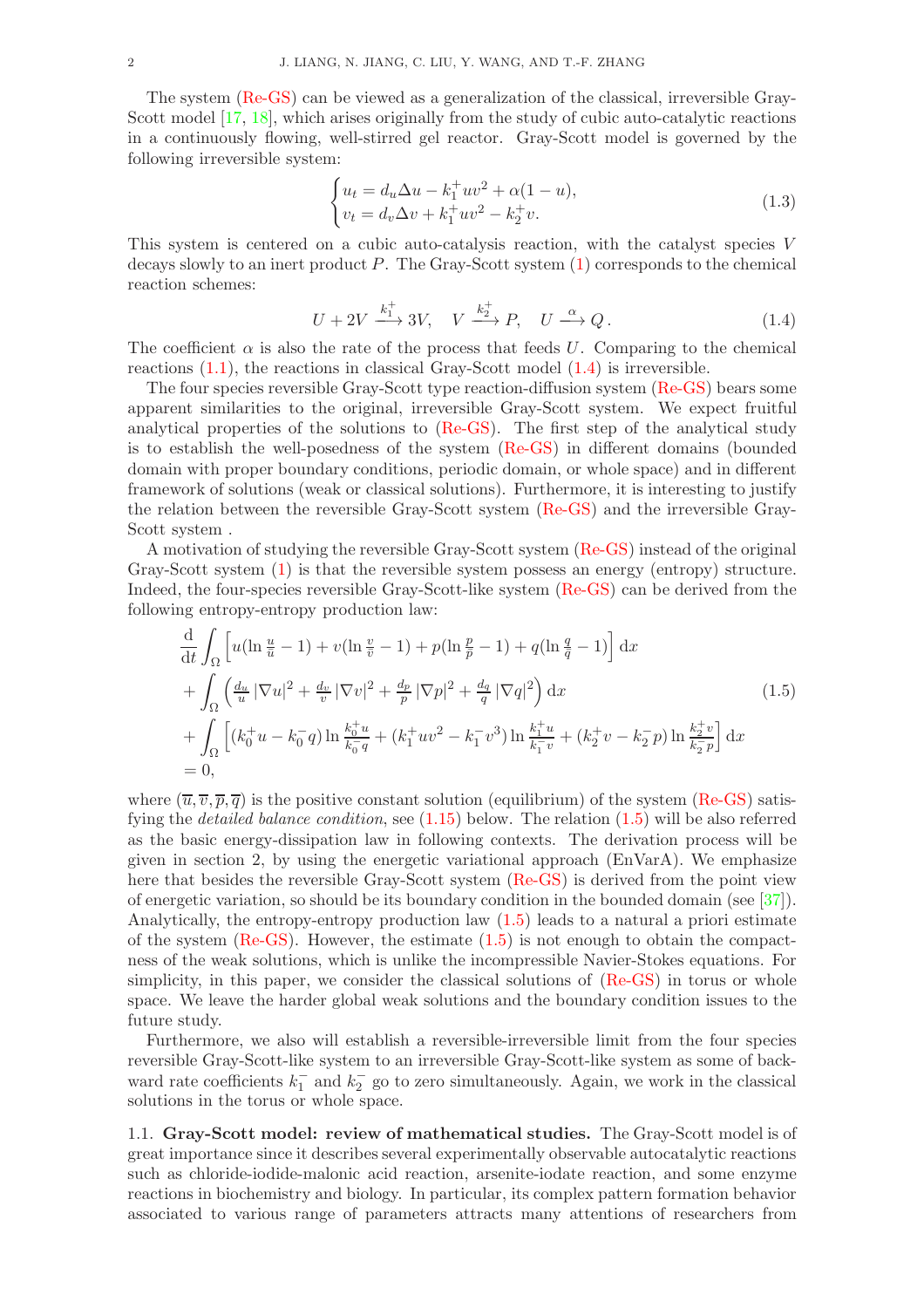different disciplines. The self-replicating pulses and spots was firstly studied numerically by Pearson in [\[48](#page-20-1)], see also [\[33](#page-19-6), [51\]](#page-20-2). Doelman-Kaper-Zegeling [\[8](#page-18-3)] constructed rigorously single and multiple pulse solutions, and later the stability was studied in [\[7](#page-18-4)]. Hale-Peletier-Troy [\[20](#page-18-5), [21](#page-18-6)] studied the existence and stability issues in the equal diffusivities case of  $d_u = d_v$ . Concerning the weak interaction regime in which both of  $d_u, d_v \ll 1$  are in the same order, a skeleton structure of self-replicating dynamic and spatio-temporal chaos are analyzed in Nishiura-Ueyama [\[44](#page-19-1), [45](#page-19-2)]. On the other hand, there are many researches on other types of patterns such as spike, stripe, ring and so on. For instance, existence, stability and pulse-splitting behavior are studied in Wei [\[57](#page-20-3), [58](#page-20-4)] and his collaborated works [\[30](#page-19-7), [59\]](#page-20-5), based on the so-called semi-strong interaction regime where small diffusivity ratio  $d_v \ll d_u = \mathcal{O}(1)$  is assumed. Besides, some general models are introduced and studied in [\[22](#page-18-7), [32](#page-19-8)] in dimensions one and two, concerning a general auto-catalytic scheme  $U + mV \rightarrow$  $(m+1)V$ ,  $V \rightarrow P$  with reaction rates  $uv^m$  and  $v^n$  (assuming  $m > n > 1$ ). Later the travelling wave solutions are studied for the general order model in the case of that without feeding, see [\[3,](#page-17-0) [4,](#page-18-8) [63\]](#page-20-6). More researches on other related models and topics can be found, for instance, in [\[16](#page-18-9), [19,](#page-18-10) [26](#page-19-9), [27,](#page-19-10) [49](#page-20-7), [50,](#page-20-8) [52](#page-20-9), [60](#page-20-10)] and references therein.

Chemical reactions in reality are reversible processes [\[12](#page-18-11)]. However, there are only a few researches in this direction, to the best of our knowledge. As a modification of the original irreversible Gray-Scott model, a reversible Gray-Scott model involving three reactants  $(U, V, P)$  was introduced in [\[38](#page-19-11)], based on the reversible reaction scheme  $(1.1)$  in which the product  $P$  is not an inert substance any more. The existence and robustness of global attractor is studied later in  $[61, 62]$  $[61, 62]$  $[61, 62]$ , and the global attractor of a lattice reversible model is studied in [\[23](#page-18-12)].

The present paper focuses on the reversible chemical reactions, which are assumed to obey the law of mass action. Usually speaking, a chemical reaction should not be viewed as a Newtonian mechanics [\[13\]](#page-18-13). Wang-Liu-Liu-Eisenberg [\[55](#page-20-13)] showed recently a possible variational treatment on the reaction-diffusion process obeying LMA and the detailed balance condition. Their formulation provides a basis of coupling chemical reactions with other mechanical effects. The core of their treatment is based on a generalized notion of energetic variation approach (EnVarA). The EnVarA is developed from seminal work of Rayleigh [\[53](#page-20-14)] and Onsager [\[46,](#page-19-12) [47](#page-19-13)], and has proven to be a powerful tool to deal with the couplings and competitions between different mechanisms in different scales. This approach has been successfully applied to model many systems, especially those in complex fluids, such as liquid crystals, polymeric fluids, phase field and ion channels, see the survey [\[14](#page-18-14)] for more details. The EnVarA can also be used to study problems with boundary, especially for dynamical boundary conditions problems for the Cahn-Hilliard equation [\[28,](#page-19-14) [37](#page-19-5)] where chemical reactions occurring at the boundary are taken into account. Recently, a micro-macro model for living polymeric fluids involving the reversible chemical reaction of breakage and reforming process is derived by EnVarA in Liu-Wang-Zhang [\[36,](#page-19-15) [56](#page-20-15)], where the global existence near equilibrium is established.

The main reason that we consider the reversible reactions is due to the *entropy-entropy* production structure exhibited in this case. Based on this entropy structure [\(1.5\)](#page-1-1) combined with the corresponding kinematic relations, we can derive by a general EnVarA the reversible Gray-Scott-like system [\(Re-GS\)](#page-0-0). The detailed derivation can be found in §[2](#page-7-0) below.

Notice that more phenomena will arise when we consider different timescales for different reaction schemes in the [\(Re-GS\)](#page-0-0) system. The limit issues of some diffusion-reaction system with small parameter are proved by Evans [\[9\]](#page-18-15) and Gajewski-Sparing [\[11](#page-18-16)]. Chen-Gao [\[2](#page-17-1)] considered the well-posedness of a free boundary problem arising from the limit of a FitzHugh-Nagumo system (a slow-diffusion fast-reaction system). Bisi-Conforto-Desvillettes [\[1\]](#page-17-2) justified rigorously the quasi-steady-state approximation used in chemistry. Mielke-Peletier-Stephan [\[41](#page-19-16)] considered the nonlinear systems satisfying LMA with slow and fast reactions.

In this paper, we will study some certain scaling limit on parameters, speaking specifically, the reversible-irreversible limit as the backward rate coefficients  $k_1^-$  and  $k_2^-$  go to zero simultaneously. By employing in the [\(Re-GS\)](#page-0-0) system the parameters  $k_1^- = k_2^- = \varepsilon$ , we get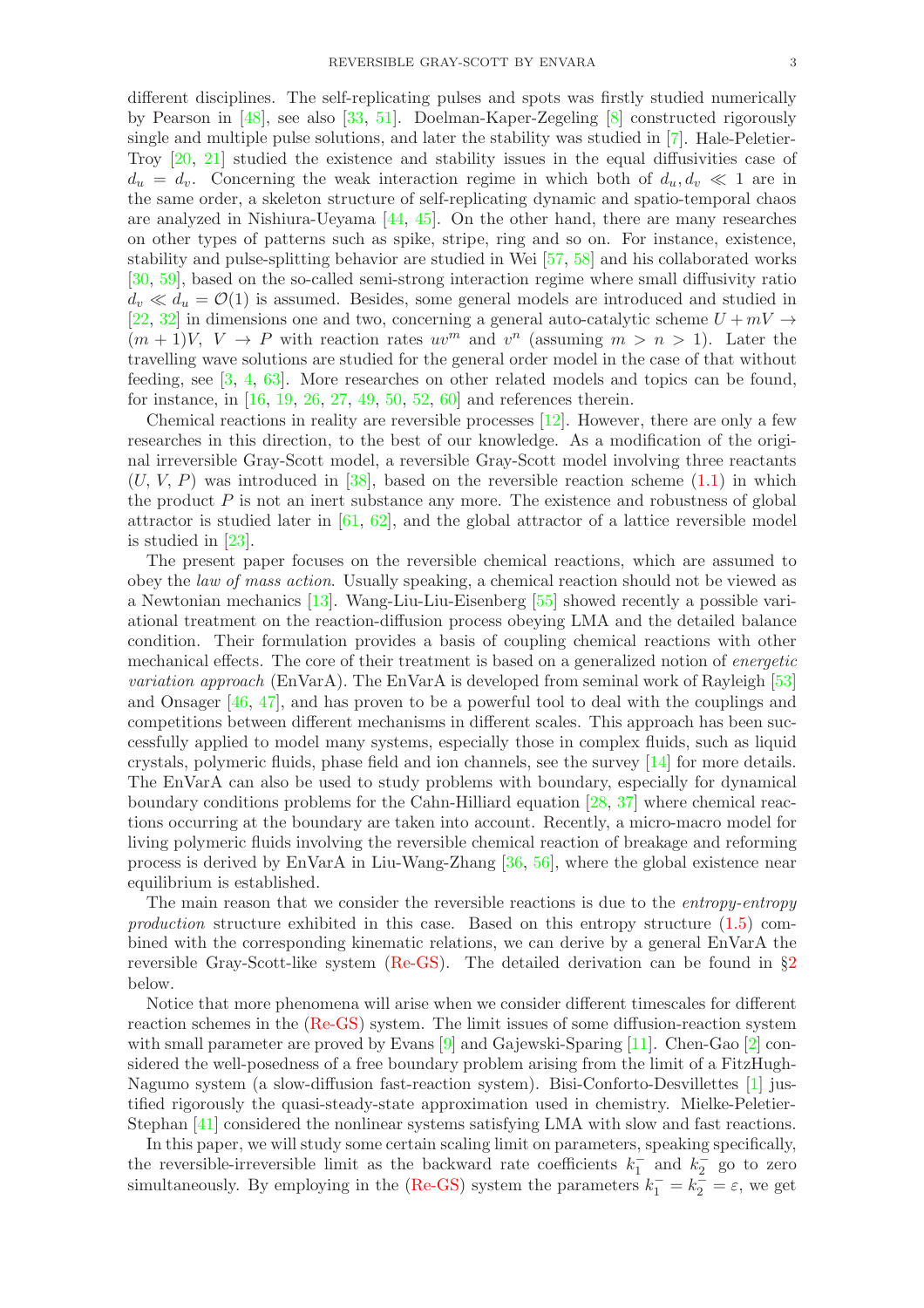the following approximate system:

$$
\begin{cases}\nu_{t}^{\varepsilon} = d_{u}\Delta u^{\varepsilon} - k_{1}^{+}u^{\varepsilon}(v^{\varepsilon})^{2} + \varepsilon(v^{\varepsilon})^{3} - k_{0}^{+}u^{\varepsilon} + k_{0}^{-}q^{\varepsilon},\nv_{t}^{\varepsilon} = d_{v}\Delta v^{\varepsilon} + k_{1}^{+}u^{\varepsilon}(v^{\varepsilon})^{2} - \varepsilon(v^{\varepsilon})^{3} - k_{2}^{+}v^{\varepsilon} + \varepsilon p^{\varepsilon},\np_{t}^{\varepsilon} = d_{p}\Delta p^{\varepsilon} + k_{2}^{+}v^{\varepsilon} - \varepsilon p^{\varepsilon},\nq_{t}^{\varepsilon} = d_{q}\Delta q^{\varepsilon} + k_{0}^{+}u^{\varepsilon} - k_{0}^{-}q^{\varepsilon}.\n\end{cases} (Re-GS)_{\varepsilon}
$$

As the small parameter  $\varepsilon$  goes to zero, we get the limit system, at least formally, that

$$
\begin{cases}\nu_t^{\infty} = d_u \Delta u^{\infty} - k_1^+ u^{\infty} (v^{\infty})^2 - k_0^+ u^{\infty} + k_0^- q^{\infty}, \\
v_t^{\infty} = d_v \Delta v^{\infty} + k_1^+ u^{\infty} (v^{\infty})^2 - k_2^+ v^{\infty}, \\
p_t^{\infty} = d_p \Delta p^{\infty} + k_2^+ v^{\infty}, \\
q_t^{\infty} = d_q \Delta q^{\infty} + k_0^+ u^{\infty} - k_0^- q^{\infty},\n\end{cases} \tag{Ir-GS}
$$

which will be referred as the irreversible Gray-Scott system in the following context.

It is worth mentioning to obtain the original Gray-Scott model [\(1\)](#page-1-0), we need to take another limiting from the irreversible Gray-Scott system [\(Ir-GS\)](#page-3-0), which is more challenging. Formally, one can view the reaction

<span id="page-3-1"></span><span id="page-3-0"></span>
$$
U \xleftarrow[k_0^+]{k_0^+} Q
$$

as a birth-death reaction, which describes the exchange of the system with the environment. We assume the concentration relation in [\(Ir-GS\)](#page-3-0):  $q^{\infty} \gg u^{\infty}$ , and define a new unknown  $s^{\infty} = \lambda q^{\infty}$  with respect to a sufficiently small parameter  $\lambda$ . For the sake of exposition, we omit temporarily the molecular diffusion of  $p^{\infty}$  and  $q^{\infty}$ , i.e.,  $d_p = d_q = 0$ . Therefore, by assuming  $k_0^- = \lambda$ , the third and fourth equations of [\(Ir-GS\)](#page-3-0) can be reduced to:

$$
\begin{cases} p_t^{\infty} = k_2^+ v^{\infty}, \\ s_t^{\infty} = \lambda (k_0^+ u^{\infty} - s^{\infty}). \end{cases}
$$
 (1.6)

Notice that and  $s^{\infty}$  can be easily represented as:

$$
s^{\infty}(t) = s_0^{\infty} e^{-\lambda t} + \lambda \int_0^t k_0^+ u^{\infty}(\tau) e^{-\lambda(t-\tau)} d\tau,
$$
\n(1.7)

where  $s_0^{\infty}$  denotes the initial data of  $s^{\infty}$ . This means that when the small parameter  $\lambda$  goes to zero, it holds, formally,  $s^{\infty} \to s_0^{\infty}$ . By inserting this relation into the first equation of [\(Ir-GS\)](#page-3-0), and noticing the unknown  $p^{\infty}$  is decoupled from the other equations, the irreversible system [\(Ir-GS\)](#page-3-0) is finally reduced to the following formulation, at  $O(1/\lambda)$  time scale:

$$
\begin{cases}\nu_t^{\infty} = d_u \Delta u^{\infty} - k_1^+ u^{\infty} (v^{\infty})^2 + k_0^+ \left( \frac{s_0^{\infty}}{k_0^+} - u^{\infty} \right), \\
v_t^{\infty} = d_v \Delta v^{\infty} + k_1^+ u^{\infty} (v^{\infty})^2 - k_2^+ v^{\infty},\n\end{cases} \tag{1.8}
$$

with a decoupled equation for product  $p^{\infty}$ . So the quantity  $\frac{s_0^{\infty}}{k_0^+}$  possesses a consistency with the feeding term from the external fields in the classical Gray-Scott system  $(1)$ , by fixing its value  $\frac{s_0^{\infty}}{k_0^+} = 1$ . This slow-fast dynamics presentation may provide the asymptotic relation between our irreversible system [\(Ir-GS\)](#page-3-0) and the classical one [\(1\)](#page-1-0). In the process, the birth-death scheme plays a crucial role. The interested readers can find similar ideas in [\[10](#page-18-17)]. The rigorous justification of this limit is under preparation. We emphasize that the limiting procedures  $\varepsilon \to 0$  and  $\lambda \to 0$  are not commutative, and the scale of  $\lambda$  and  $\varepsilon$  may also be different.

Our goals in this paper are to establish the well-posedness of the reversible Gray-Scott-like system [\(Re-GS\)](#page-0-0), and to study above reversible-irreversible limit between the approximate reversible system  $(Re-GS)_{\varepsilon}$  $(Re-GS)_{\varepsilon}$  and the corresponding irreversible limit system [\(Ir-GS\)](#page-3-0).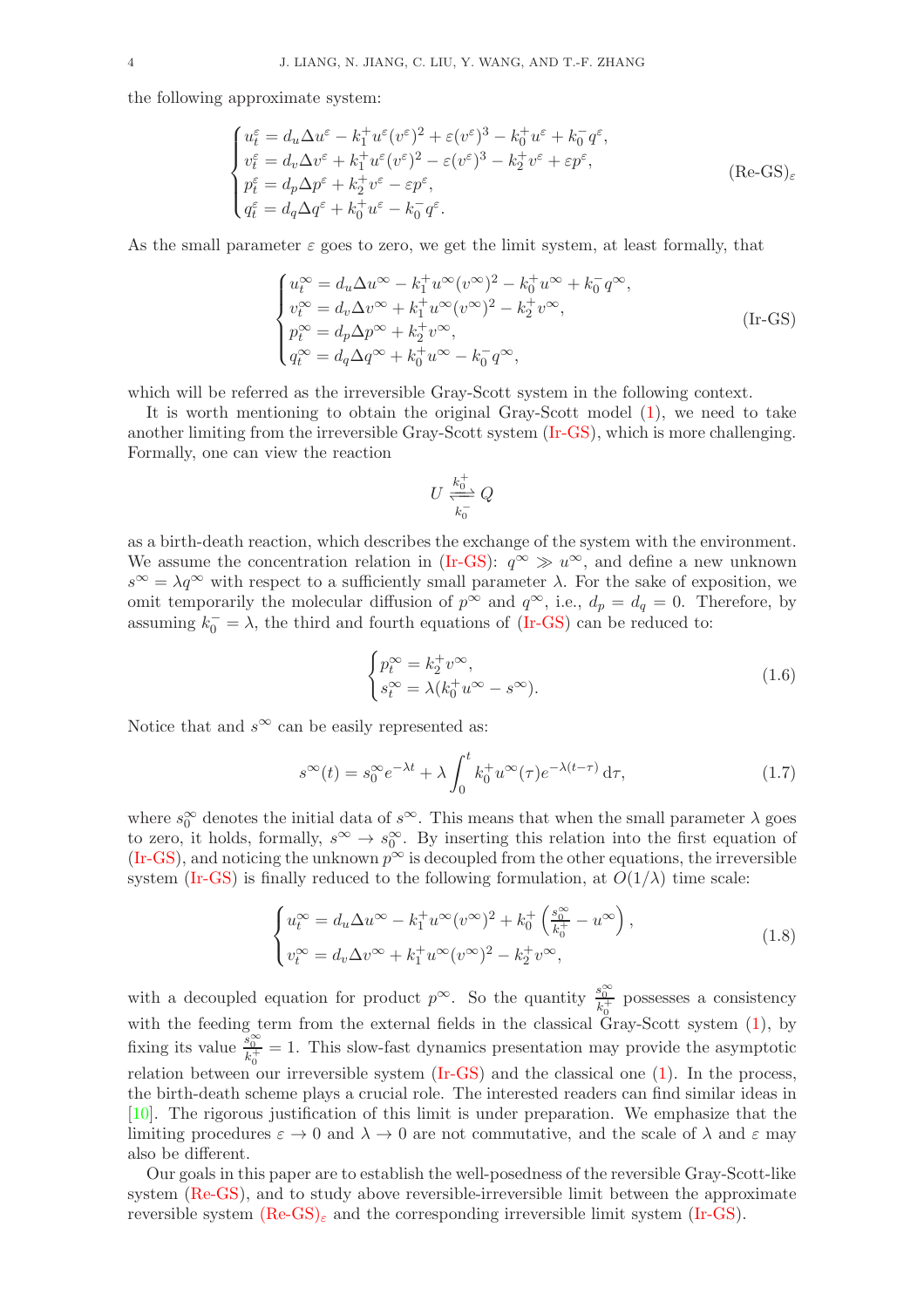1.2. Main results. Before presenting our main results, we first gather all notations and conventions used throughout this paper. We use  $C$  to denote some positive constant that may take different values at different lines. For any  $p \in [1,\infty)$ , we introduce the Banach spaces  $L^p$  equipped with the norms  $|f|_{L^p} = (\int_{\Omega} |f|^p dx)^{\frac{1}{p}}$ , where  $\Omega = \mathbb{R}^3$  or  $\mathbb{T}^3$ . Especially for  $p = 2$ , we use the notation  $\langle \cdot, \cdot \rangle$  to represent the inner product on the Hilbert space  $L^2$ . The symbol  $\nabla_x$  stands for the gradient operator and  $\Delta_x$  denotes the Laplacian operator. For any multi-index  $k = (k_1, k_2, k_3) \in \mathbb{N}^3$ , we denote the higher order derivative operators  $\partial_x^k = \frac{\partial^{|k|}}{\partial x^{k_1} \partial x^{k_2}}$  $\frac{\partial^{|k|}}{\partial x_1^{k_1} \partial x_2^{k_2} \partial x_3^{k_3}}$ , where  $|k| = k_1 + k_2 + k_3$ . We then define the Sobolev spaces  $H^s$  endowed with the norms

$$
|\cdot|_{H^s} = (\sum_{|k|=0}^s |\partial_x^k \cdot |_{L^2}^2)^{\frac{1}{2}}.
$$

In this paper, we mainly investigate the well-posedness of the reversible system [\(Re-GS\)](#page-0-0) with initial data  $(1.11)$ , including the local existence with large initial data and the local convergence of the asymptotic system  $(Re-GS)_{\epsilon}$  $(Re-GS)_{\epsilon}$ . Moreover, under the smallness assumption on initial data, the reversible system [\(Re-GS\)](#page-0-0) will admit a global-in-time solution near the equilibrium.

Our main results are expressed respectively in Theorem [1.1](#page-4-1) and Theorem [1.2](#page-5-1) below.

### <span id="page-4-1"></span>Theorem 1.1 (Local well-posedness and convergence towards the irreversible system).

Let the domain  $\Omega$  be  $\mathbb{T}^3$  or  $\mathbb{R}^3$ . Assuming the initial data  $(u_0, v_0, p_0, q_0) \in H^1(\Omega)$ , there exists some positive constant  $T > 0$ , depending only on the initial data, such that the Cauchy problem of the reversible Gray-Scott-like system [\(Re-GS\)](#page-0-0) admits a unique solution  $(u, v, p, q) \in L^{\infty}(0,T; H^{1}(\Omega)) \cap L^{2}(0,T; H^{2}(\Omega)),$  which satisfies the following energy bound:

$$
\sup_{t \in [0,T]} |(u,v,p,q)|_{H^1}^2 + \int_0^T |\nabla(u,v,p,q)|_{H^1}^2 \, \mathrm{d}t \le C,\tag{1.9}
$$

where the bound  $C$  only depends on the initial data, the maximum time  $T$ , and the coefficients in the system.

Furthermore, let  $(u^{\varepsilon}, v^{\varepsilon}, p^{\varepsilon}, q^{\varepsilon}) \in L^{\infty}(0,T; H^{1}(\mathbb{T}^{3})) \cap L^{2}(0,T; H^{2}(\mathbb{T}^{3}))$  be the classical solution of the asymptotic reversible system  $(Re\text{-}GS)_\varepsilon$  with initial data  $(u_0, v_0, p_0, q_0) \in$  $H^1(\mathbb{T}^3)$ . Then we have, as  $\varepsilon \to 0$ ,

$$
(u^{\varepsilon}, v^{\varepsilon}, p^{\varepsilon}, q^{\varepsilon}) \longrightarrow (u^{\infty}, v^{\infty}, p^{\infty}, q^{\infty}) \quad \text{in } C(0, T; L^{2}(\mathbb{T}^{3})) \cap L^{2}(0, T; H^{1}(\mathbb{T}^{3})), \tag{1.10}
$$

where  $(u^{\infty}, v^{\infty}, p^{\infty}, q^{\infty})$  is the solution of the irreversible system [\(Ir-GS\)](#page-3-0) with the same *initial data*  $(u_0, v_0, p_0, q_0)$ .

We now state the global existence result of the reversible system [\(Re-GS\)](#page-0-0) near the equilibrium state. For that, we firstly introduce the notion of equilibrium. We impose initial data on system [\(Re-GS\)](#page-0-0),

$$
u(0,x) = u_0(x), \quad v(0,x) = v_0(x), \quad p(0,x) = p_0(x), \quad q(0,x) = q_0(x), \tag{1.11}
$$

and when the domain  $\Omega$  is finite, i.e.  $|\Omega| < \infty$ ,

<span id="page-4-0"></span>
$$
\int_{\Omega} (u_0 + v_0 + p_0 + q_0) \, \mathrm{d}x = Z_0 > 0. \tag{1.12}
$$

Noticing that the system [\(Re-GS\)](#page-0-0) satisfies the constraint of conservation of atoms, i.e.,  $\frac{d}{dt} \int (u + v + p + q) dx = 0$ , we get formally that  $(u + v + p + q)(t) = Z_0$  for any  $t > 0$ .

Now we determine the constant solutions  $(\overline{u}, \overline{v}, \overline{p}, \overline{q})$  to the reversible system [\(Re-GS\)](#page-0-0). Putting  $(\overline{u}, \overline{v}, \overline{p}, \overline{q})$  into [\(Re-GS\)](#page-0-0), we have:

<span id="page-4-2"></span>
$$
k_0^+ \overline{u} = k_0^- \overline{q}, \quad k_1^+ \overline{u v}^2 = k_1^- \overline{v}^3, \quad k_2^+ \overline{v} = k_2^- \overline{p}, \tag{1.13}
$$

with the global conservation of mass:

<span id="page-4-3"></span>
$$
\overline{u} + \overline{v} + \overline{p} + \overline{q} = \frac{Z_0}{|\Omega|}.
$$
\n(1.14)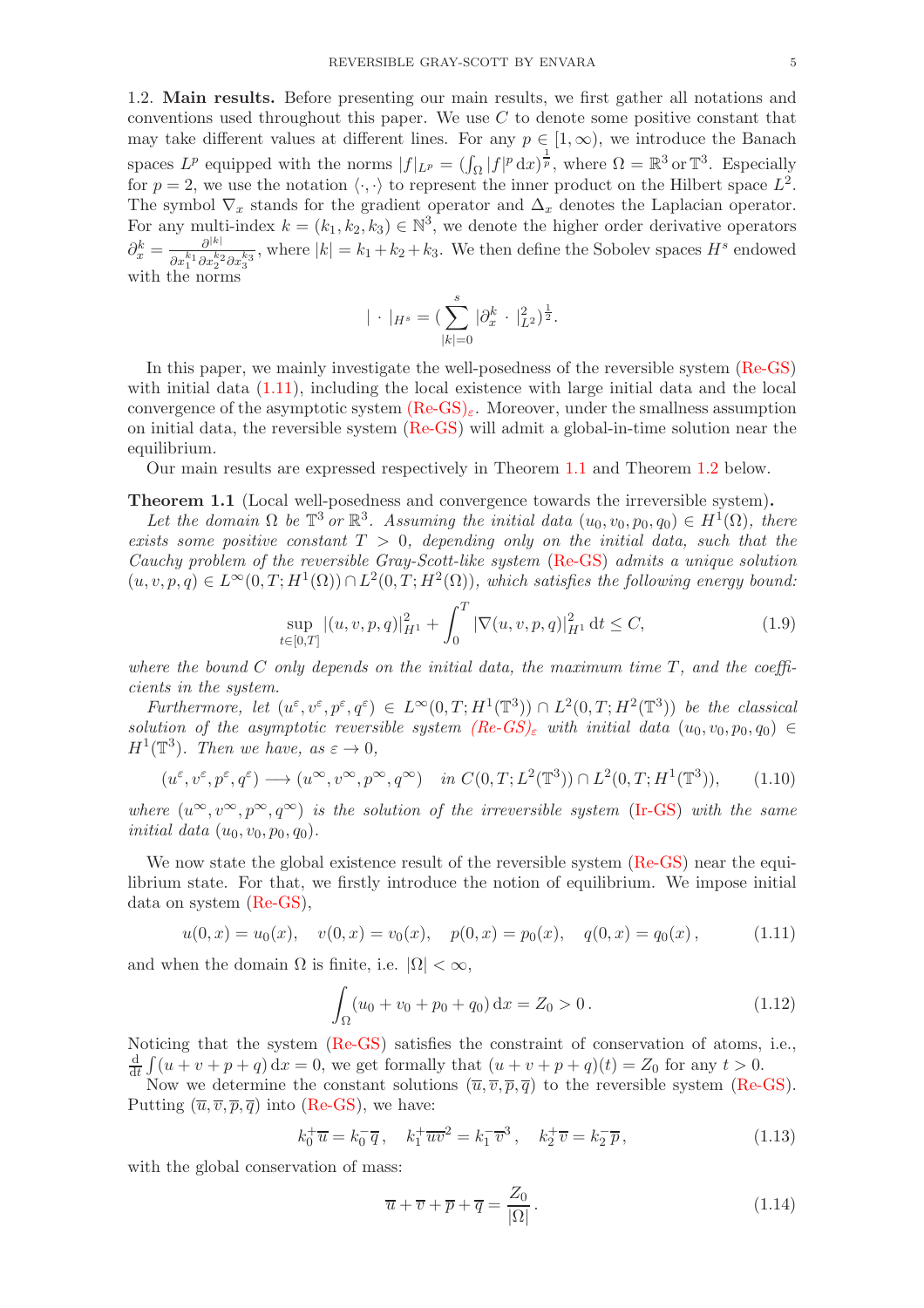Without loss of generality, we assume  $|\Omega| = 1$ . From [\(1.13\)](#page-4-2) and [\(1.14\)](#page-4-3), we obtain two types of constant solutions to the reversible system [\(Re-GS\)](#page-0-0): one is  $(\overline{u}, \overline{v}, \overline{p}, \overline{q})$ ,

$$
\begin{cases}\n\overline{u} = \frac{k_0^- k_1^- k_2^-}{K} Z_0, & \overline{v} = \frac{k_0^- k_1^+ k_2^-}{K} Z_0, \\
\overline{p} = \frac{k_0^- k_1^+ k_2^+}{K} Z_0, & \overline{q} = \frac{k_0^+ k_1^- k_2^-}{K} Z_0,\n\end{cases}
$$
\n(1.15)

and  $K = k_0^- k_1^- k_2^- + k_0^- k_1^+ k_2^- + k_0^- k_1^+ k_2^+ + k_0^+ k_1^- k_2^-$ . The other constant solution is  $(\underline{u}, 0, 0, \underline{q})$ with

<span id="page-5-2"></span><span id="page-5-0"></span>
$$
\underline{u} = \frac{k_0^-}{k_0^+ + k_0^-} Z_0, \quad \underline{q} = \frac{k_0^+}{k_0^+ + k_0^-} Z_0.
$$
\n(1.16)

We point out that, when the domain  $\Omega = \mathbb{R}^3$ , the constant state  $(\overline{u}, \overline{v}, \overline{p}, \overline{q})$  only satisfies the system [\(Re-GS\)](#page-0-0), but with infinite energy since the integral is infinite. In this case, we still use the equilibrium [\(1.15\)](#page-5-0) and [\(1.16\)](#page-5-2) which can be seen as the limiting case of the finite domain.

Now we introduce the global existence of system [\(Re-GS\)](#page-0-0) near the equilibrium  $(\overline{u}, \overline{v}, \overline{p}, \overline{q})$ . Based on the local result in Theorem [1.1,](#page-4-1) under the further assumption on the smallness of initial data, the equilibrium solution  $(\overline{u}, \overline{v}, \overline{p}, \overline{q})$  can be extended globally in time. The solution  $(u, v, p, q)$  can be rewritten as the following perturbation form:

$$
u = \overline{u} + \widetilde{u}, \quad v = \overline{v} + \widetilde{v}, \quad p = \overline{p} + \widetilde{p}, \quad q = \overline{q} + \widetilde{q}, \tag{1.17}
$$

where the perturbation  $|\phi| \ll 1(\phi = \tilde{u}, \tilde{v}, \tilde{p}, \tilde{q})$ . Correspondingly, the perturbative system is of the following formulation:

$$
\begin{cases}\n\widetilde{u}_t = d_u \Delta \widetilde{u} - k_1^+ \widetilde{u} \widetilde{v}^2 + k_1^- \widetilde{v}^3 - 2k_1^+ \overline{v} \widetilde{u} \widetilde{v} + 2k_1^- \overline{v} \widetilde{v}^2 - k_1^+ \overline{v}^2 \widetilde{u} + k_1^- \overline{v}^2 \widetilde{v} - k_0^+ \widetilde{u} + k_0^- \widetilde{q}, \\
\widetilde{v}_t = d_v \Delta \widetilde{v} + k_1^+ \widetilde{u} \widetilde{v}^2 - k_1^- \widetilde{v}^3 + 2k_1^+ \overline{v} \widetilde{u} \widetilde{v} - 2k_1^- \overline{v} \widetilde{v}^2 + k_1^+ \overline{v}^2 \widetilde{u} - k_1^- \overline{v}^2 \widetilde{v} - k_2^+ \widetilde{v} + k_2^- \widetilde{p}, \\
\widetilde{p}_t = d_p \Delta \widetilde{p} + k_2^+ \widetilde{v} - k_2^- \widetilde{p}, \\
\widetilde{q}_t = d_q \Delta \widetilde{q} + k_0^+ \widetilde{u} - k_0^- \widetilde{q},\n\end{cases} \tag{1.18}
$$

where the relation  $k_1^+\overline{u} = k_1^-\overline{v}$ ,  $k_0^+\overline{u} = k_0^-\overline{q}$ ,  $k_2^+\overline{v} = k_2^-\overline{p}$  has been used. The corresponding initial data is

$$
\widetilde{u}_0 = u_0 - \overline{u}, \quad \widetilde{v}_0 = v_0 - \overline{v}, \quad \widetilde{p}_0 = p_0 - \overline{p}, \quad \widetilde{q}_0 = q_0 - \overline{q}.
$$
\n(1.19)

We mention that, the (global) well-posedness of the system [\(Re-GS\)](#page-0-0) near steady (equilibrium) state is converted equivalently to the problem of the (global) existence of the perturbative system [\(1.18\)](#page-5-3) near zero solution.

<span id="page-5-1"></span>**Theorem 1.2** (Global well-posedness). Let the domain  $\Omega$  be the whole space  $\mathbb{R}^3$ . Then there exists a small constant  $\nu > 0$ , such that, if

<span id="page-5-3"></span>
$$
E_g^{in} = |(\widetilde{u}_0, \widetilde{v}_0, \widetilde{p}_0, \widetilde{q}_0)|_{H^1}^2 \le \nu, \qquad (1.20)
$$

the solution to the Cauchy problem of [\(Re-GS\)](#page-0-0) constructed above can be extended globally, with a global-in-time energy bound, i.e.,

$$
\sup_{t\geq 0} (k_0^+ k_1^+ k_2^+ |\tilde{u}|_{H^1}^2 + k_0^+ k_1^- k_2^+ |\tilde{v}|_{H^1}^2 + k_0^+ k_1^- k_2^- |\tilde{p}|_{H^1}^2 + k_0^- k_1^+ k_2^+ |\tilde{q}|_{H^1}^2)
$$
  
+ 
$$
\int_0^\infty (d_u k_0^+ k_1^+ k_2^+ |\nabla_x \tilde{u}|_{H^1}^2 + d_v k_0^+ k_1^- k_2^+ |\nabla_x \tilde{v}|_{H^1}^2 + d_p k_0^+ k_1^- k_2^- |\nabla_x \tilde{p}|_{H^1}^2 + d_q k_0^- k_1^+ k_2^+ |\nabla_x \tilde{q}|_{H^1}^2
$$
  
+ 
$$
k_0^+ k_2^+ \overline{v}^2 |k_1^+ \tilde{u} - k_1^- \tilde{v}|_{H^1}^2 + k_1^+ k_2^+ |k_0^+ \tilde{u} - k_0^- \tilde{q}|_{H^1}^2 + k_0^+ k_1^- \overline{v}^2 |k_2^+ \tilde{v} - k_2^- \tilde{p}|_{H^1}^2) dt
$$
  

$$
\leq C_g \nu,
$$
 (1.21)

here  $C_q$  is a constant depending only on the coefficients.

Notice that we can establish a similar global-in-time existence result near equilibrium in more regular space (say,  $H^s$  for any  $s \geq 2$ ), by almost the same argument. As a result, we refer this type of solution as classical solution due to the Sobolev embedding theorems in  $L^{\infty}$  or in more regular Hölder spaces.

Due to the smallness of classical solutions near the (positive) equilibrium, the obtained solutions will always be strictly positive, so that the calculations on concentrations  $(u, v, p, q)$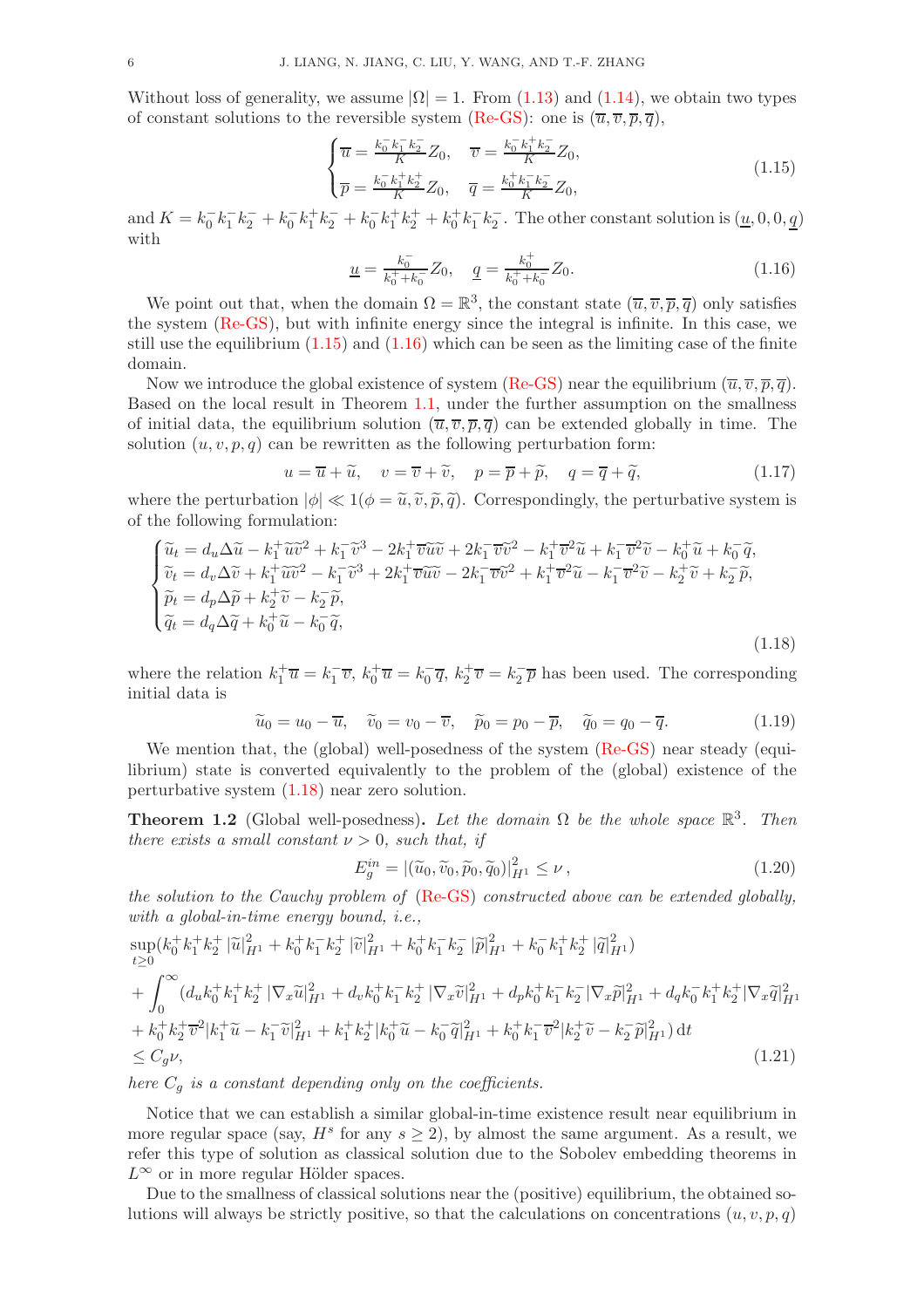like taking logarithms make sense. Precisely speaking, our classical solutions satisfy the entropy-entropy production identity [\(1.5\)](#page-1-1). This ensures the consistency of the reversible Gray-Scott model [\(Re-GS\)](#page-0-0) with the thermodynamics theory.

For the well-posedness of irreversible Gray-Scott system [\(Ir-GS\)](#page-3-0), we can also use the energy estimate to state its well-posedness in the space  $L^{\infty}(0,T;H^1(\Omega)) \cap L^2(0,T;H^2(\Omega)).$ There are many well-posedness results about the irreversible Gray-Scott model ([\[31,](#page-19-17) [57](#page-20-3), [58\]](#page-20-4)).

1.3. Main ideas and difficulties. We now sketch the main ideas of proving the above theorems. When we construct the local convergence result to the system  $(Re-GS)_{\varepsilon}$  $(Re-GS)_{\varepsilon}$ , our main goal is to derive the uniform energy estimates of the system  $(Re-GS)_{\varepsilon}$  $(Re-GS)_{\varepsilon}$  according to the energy estimate in the previous existence Theorem. Based on the local-in-time eneregy estimate uniformly in  $\varepsilon \in (0, 1)$ , we take the limit from the system  $(Re-GS)_{\varepsilon}$  $(Re-GS)_{\varepsilon}$  to the irreversible system [\(Ir-GS\)](#page-3-0) as  $\varepsilon \to 0$ . We mainly employ the Aubin-Lions-Simon's Theorem to obtain enough compactness such that the limits valid.

The second main result of this paper is to prove the global well-posedness result to the system [\(Re-GS\)](#page-0-0) with small initial data around the equilibrium  $(\overline{u}, \overline{v}, \overline{p}, \overline{q})$ . The key point is that the norm  $\left|k_1^+\widetilde{u}-k_1^-\widetilde{v}\right|_L^2$  $\int_{L^2}^2 k_0 + \tilde{u} - k_0 - \tilde{q} \vert_{L^2}^2$  and  $\left| k_2 + \tilde{v} - k_2 - \tilde{p} \right|_{L^2}^2$  constructing in the dissipative term. Due to the linear terms in the perturbation system near  $(\overline{u}, \overline{v}, \overline{p}, \overline{q})$ can not absorbed by the dissipative term in the left-hand side, more precisely, the first  $\tilde{u}$ -equation in perturbation system  $(1.18)$  is

$$
\widetilde{u}_t = d_u \Delta \widetilde{u} - k_1^+ \widetilde{u} \widetilde{v}^2 + k_1^- \widetilde{v}^3 - 2k_1^+ \overline{v} \widetilde{u} \widetilde{v} + 2k_1^- \overline{v} \widetilde{v}^2 - k_1^+ \overline{v}^2 \widetilde{u} + k_1^- \overline{v}^2 \widetilde{v} - k_0^+ \widetilde{u} + k_0^- \widetilde{q},
$$

in which contains the linear terms  $k_0^{\dagger} \tilde{u}$  and  $k_0^{\dagger} \tilde{q}$ . The treatment of these two linear terms is crucial in proving the  $L^2$  estimate of proving the global well-posedness result. It is a key observation that we can combine all the linear terms in the perturbation system of [\(Re-GS\)](#page-0-0). We multiply by some coefficients to construct the two perfect square expression  $\left| k_0^+ \widetilde{u} - k_0^- \widetilde{q} \right|_{L^2}^2$  and  $\left| k_2^+ \widetilde{v} - k_0^- \widetilde{p} \right|_L^2$  $\mathcal{L}_L^2$ , which can be designed as dissipation term. Generally speaking, in order to prove the global well-posedness with small initial data, one often should obtain the following type energy inequality

$$
\frac{\mathrm{d}}{\mathrm{d}t}E_g(t) + D_g(t) \le P(E_g(t))D_g(t).
$$

Thus the term  $P(E_g(t))D_g(t)$  can be absorbed by the diffusion term  $D_g(t)$  due to the small assumption on the initial data. Moreover, besides the linear term  $k_0^+ \tilde{u}$ ,  $k_2^+ \tilde{v}$ ,  $k_0^- \tilde{q}$ ,  $k_2^- \tilde{p}$ , there are two linear terms  $k_1^+\overline{v}^2\widetilde{u}$ ,  $k_1^-\overline{v}^2\widetilde{v}$ , coming from the perturbation  $u = \overline{u} + \widetilde{u}$  and  $v = \overline{v} + \widetilde{v}$ .<br>The main absteaks to prove the global overtence negular comes from the linear term The main obstacle to prove the global existence results comes from the linear term in the  $L^2$  estimate, our novelty is to seek an extra elimination relationship to overcome this difficulty. To be more precise, we design the dissipative term  $\left|k_1^+\widetilde{u}-k_1^-\widetilde{v}\right|_{L^2}^2$  constructed by the linear terms  $k_1^+\overline{v}^2\widetilde{u}$ ,  $k_1^-\overline{v}^2\widetilde{v}$ . According to the chemical relation  $k_1^+\overline{u} = k_1^-\overline{v}$ , the other terms of the system [\(Re-GS\)](#page-0-0) around the equilibrium state  $(\overline{u}, \overline{v}, \overline{p}, \overline{q})$  can be constructed as  $P(E_g(t))D_g(t)$  in the  $L^2$  estimate, i.e.,

$$
\begin{aligned}\n\left\langle -2k_1^+\overline{v}\widetilde{u}\widetilde{v}+2k_1^-\overline{v}\widetilde{v}^2,\widetilde{u}\right\rangle_{L^2} &\leq 2\overline{v}\left|\widetilde{v}\right|_{L^3}\left|\widetilde{u}\right|_{L^6}\left|k_1^+\widetilde{u}-k_1^-\widetilde{v}\right|_{L^2},\\
\left\langle 2k_1^+\overline{v}\widetilde{u}\widetilde{v}-2k_1^-\overline{v}\widetilde{v}^2,\widetilde{v}\right\rangle_{L^2} &\leq 2\overline{v}\left|\widetilde{v}\right|_{L^3}\left|\widetilde{v}\right|_{L^6}\left|k_1^+\widetilde{u}-k_1^-\widetilde{v}\right|_{L^2}.\n\end{aligned}
$$

Combine the Sobolev inequality and the small initial assumption, the right-hand term can be absorbed by the diffusion term. The above difficulties will vanish when we prove the global existence with small size of initial data. Then we derive the following energy inequality

$$
\frac{\mathrm{d}}{\mathrm{d}t}E_g(t) + D_g(t) \le (1 + E_g^{\frac{1}{2}}(t))E_g^{\frac{1}{2}}(t)D_g(t).
$$

Based on the continuity arguments, one thereby verify the global well-posedness.

1.4. Organizations of current paper. The rest of this paper is as follows: a formal derivation of this four-species reaction-diffusion system of reversible Gray-Scott type model [\(Re-GS\)](#page-0-0) will be given, by using the EnVarA, in the following section §[2,](#page-7-0) containing the derivations for the mechanical and chemical reaction part.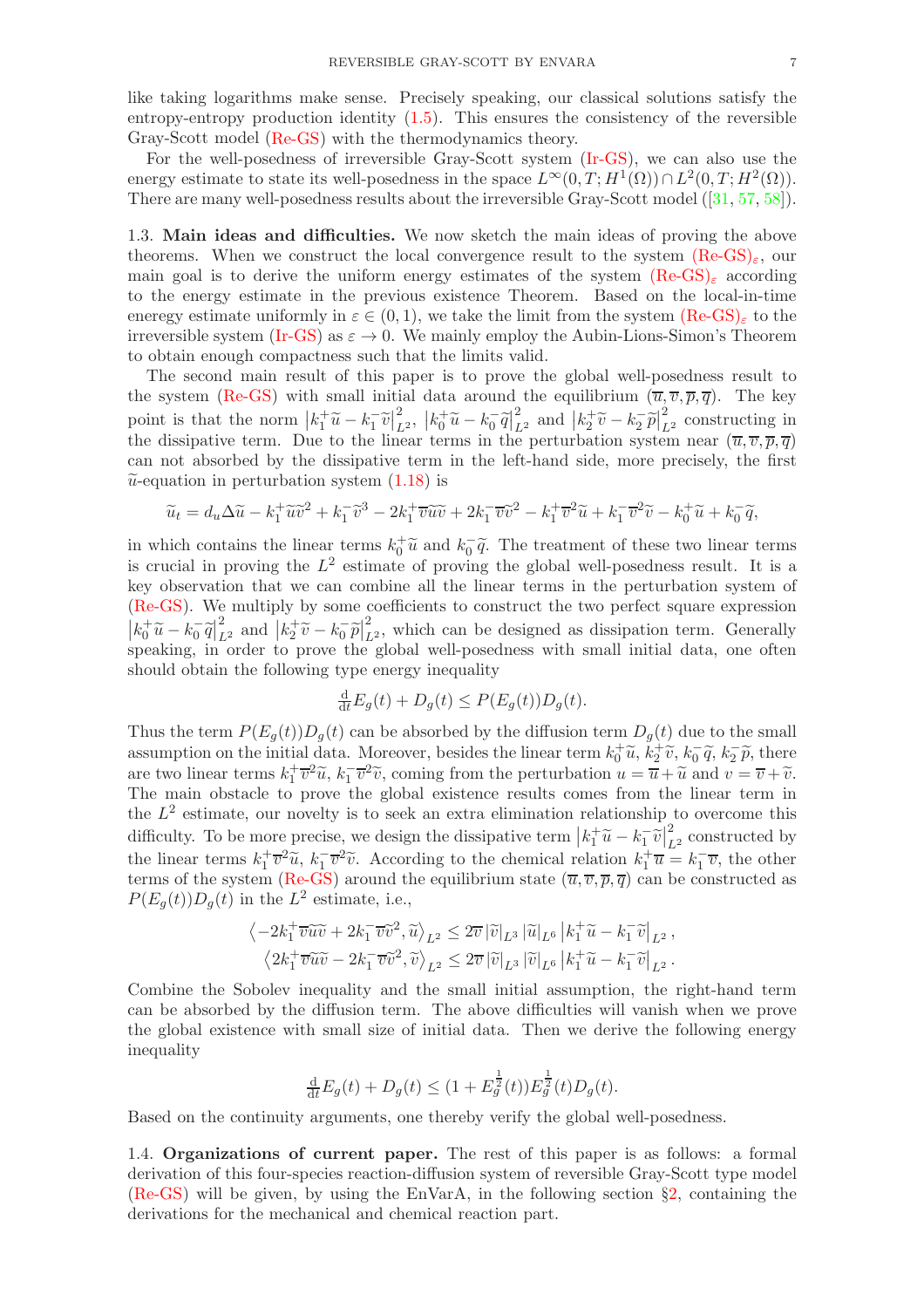In the next section §[3,](#page-9-0) we prove the local well-posedness and the local convergence of the reversible Gray-Scott system [\(Re-GS\)](#page-0-0). We first derive the a priori estimates in Lemma [3.1.](#page-10-0) Then, based on the a priori estimates, we prove the large local solution by continuity arguments. Furthermore, we obtain the uniform bound energy estimate and derive the local convergence from  $(Re-GS)_\varepsilon$  $(Re-GS)_\varepsilon$  to  $(Ir-GS)$  by using the Aubin-Lions-Simon's Theorem.

<span id="page-7-0"></span>In Section §[4,](#page-14-0) based on the local existence in the Theorem [1.1](#page-4-1) and the assumption on the smallness of initial data, the local exsitence can be extended globally in time.

### 2. Derivation of the Reversible Gray-Scott-like Model

Our aim in this section is to derive the model [\(Re-GS\)](#page-0-0) by using the energetic variational approach. Two main ingredients are included in this approach: the least action principle and the maximum dissipation principle, which derive the conservative force and the dissipative force respectively, and force balance relation will lead to the final PDE system. We split the deviation procedure into two steps: spatial diffusion part and chemical reaction part.

Note firstly that system [\(Re-GS\)](#page-0-0) satisfies the following kinematics:

<span id="page-7-1"></span>
$$
\begin{cases}\n\partial_t u + \operatorname{div}_x(u\mathbf{u}_u) = -r_1 - r_0, \\
\partial_t v + \operatorname{div}_x(v\mathbf{u}_v) = r_1 - r_2, \\
\partial_t p + \operatorname{div}_x(p\mathbf{u}_p) = r_2, \\
\partial_t q + \operatorname{div}_x(q\mathbf{u}_q) = r_0,\n\end{cases}
$$
\n(2.1)

where  $r_i$ 's  $(i = 0, 1, 2)$  are respectively the total reaction rates of the chemical reaction associating to the reversible chemical reaction process of cubic autocatalysis [\(1.1\)](#page-0-1). They are defined, as mentioned before, through the law of mass action:

$$
r_0 = k_0^+ u - k_0^- q, \quad r_1 = k_1^+ u v^2 - k_1^- v^3, \quad r_2 = k_2^+ v - k_2^- p. \tag{2.2}
$$

We also point out that  $\mathbf{u}_{\alpha}$  is the induced velocity by the diffusion process of each species  $\alpha = u, v, p, q.$ 

The energy-dissipation law obeyed by the reversible chemical reaction scheme  $(1.1)$  can be formulated as

<span id="page-7-2"></span>
$$
\frac{\mathrm{d}}{\mathrm{d}t}\mathcal{F}(u, v, p, q) = -\mathcal{D}_d - \mathcal{D}_r,\tag{2.3}
$$

where the free energy  $\mathcal F$  takes an entropy formulation:

$$
\mathcal{F}(u, v, p, q) = \int_{\Omega} \left[ u(\ln \frac{u}{\bar{u}} - 1) + v(\ln \frac{v}{\bar{v}} - 1) + p(\ln \frac{p}{\bar{p}} - 1) + q(\ln \frac{q}{\bar{q}} - 1) \right] dx, \tag{2.4}
$$

and the dissipation consists of two types of contributions: one comes from spatial diffusion and the other from chemical reaction, represented by  $\mathcal{D}_d$  and  $\mathcal{D}_r$  respectively,

$$
\mathcal{D}_d = \int_{\Omega} \left( \frac{d_u}{u} |\nabla u|^2 + \frac{d_v}{v} |\nabla v|^2 + \frac{d_p}{p} |\nabla p|^2 + \frac{d_q}{q} |\nabla q|^2 \right) dx,
$$
  

$$
\mathcal{D}_r = \int_{\Omega} (k_0^+ u - k_0^- q) \ln \frac{k_0^+ u}{k_0^- q} dx + \int_{\Omega} (k_1^+ u v^2 - k_1^- v^3) \ln \frac{k_1^+ u}{k_1^- v} dx + \int_{\Omega} (k_2^+ v - k_2^- p) \ln \frac{k_2^+ v}{k_2^- p} dx.
$$

2.1. EnVarA for the diffusion part. Associated to the velocity  $u_{\alpha}$ , we can define flow map  $x(X, t): \Omega \to \Omega$ , in which X denotes the Lagrangian coordinates and x denotes Eulerian coordinates, by the following ordinary differential equation (ODE):

$$
\begin{cases} \frac{\mathrm{d}}{\mathrm{d}t}x(X, t) = \mathbf{u}_{\alpha}(x(X, t), t), \\ x(X, 0) = X. \end{cases}
$$
\n(2.5)

We also define the deformation gradient by

$$
F(X,t) = \frac{\partial x}{\partial X}.\tag{2.6}
$$

For the sake of exposition, we denote  $\mathbf{c} = (c_u, c_v, c_p, c_q) = (u, v, p, q)$ , then

$$
\mathcal{F}(\mathbf{c}) = \mathcal{F}(u, v, p, q) = \int_{\Omega^t} \sum_{\alpha} c_{\alpha} (\ln \frac{c_{\alpha}}{\bar{c}_{\alpha}} - 1) \, dx,\tag{2.7}
$$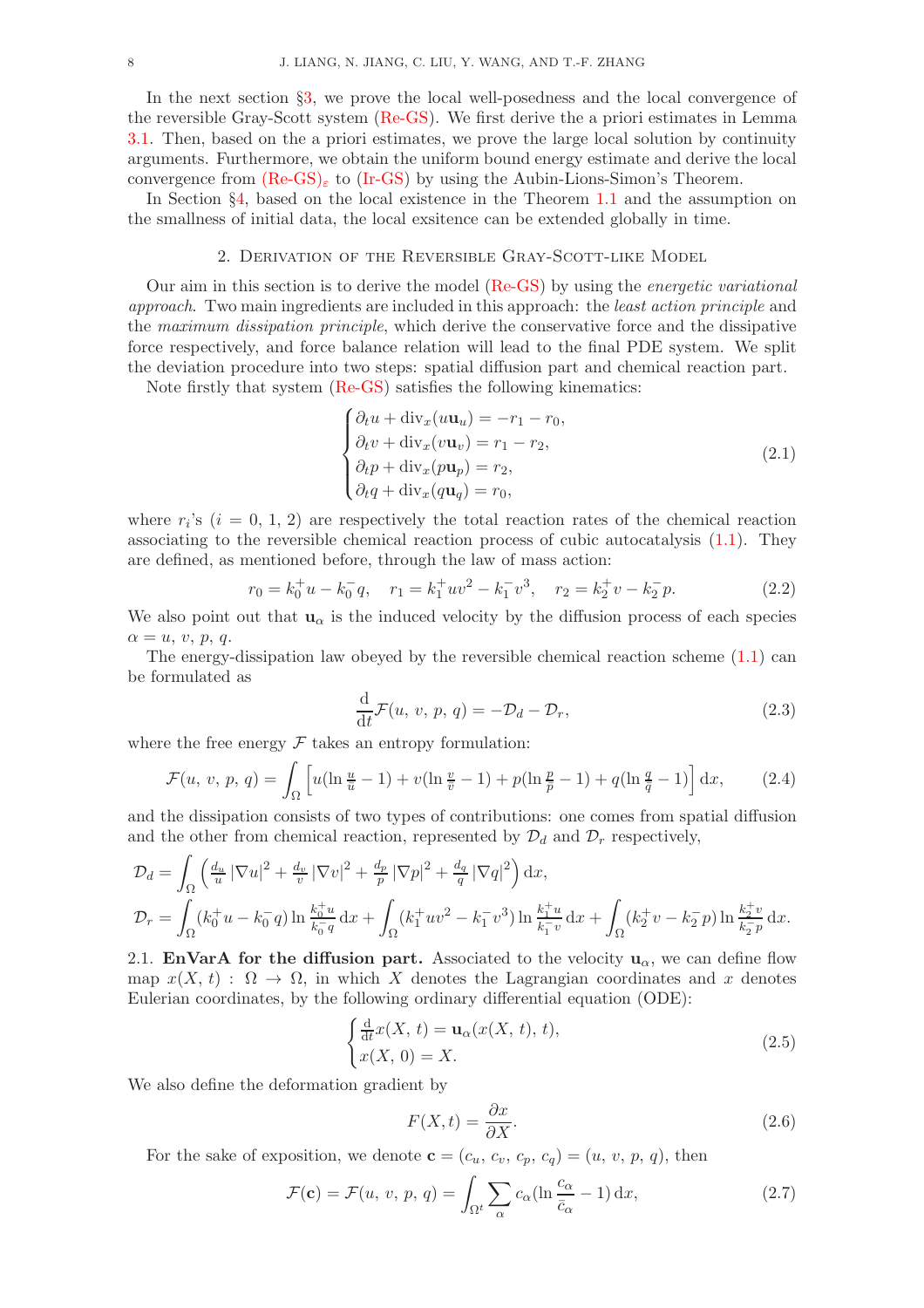so we can infer from the least action principle (LAP) that

$$
\delta_x \int_0^T \mathcal{F}(\mathbf{c}) dt = \delta_x \int_0^T \int_{\Omega^0} \sum_{\alpha} \frac{c_{\alpha}^0}{\det F} \left( \ln \frac{c_{\alpha}^0}{\det F} - \ln \bar{c}_{\alpha} - 1 \right) \det F dX dt \qquad (2.8)
$$
  

$$
= \int_0^T \int_{\Omega^0} c_{\alpha}^0 \left( -\frac{\det F}{c_{\alpha}^0} \cdot \frac{c_{\alpha}^0}{(\det F)^2} \cdot \det F \operatorname{tr}(\frac{\partial X}{\partial x} \frac{\partial \delta x}{\partial X}) \right) dX dt
$$
  

$$
= -\int_0^T \int_{\Omega^0} c_{\alpha}^0 \operatorname{tr}(\frac{\partial \delta x}{\partial x}) dX dt
$$
  

$$
= -\int_0^T \int_{\Omega^t} c_{\alpha} \nabla_x \cdot (\delta x) dx dt
$$
  

$$
= \int_0^T \int_{\Omega^t} \nabla_x c_{\alpha} \cdot \delta x dx dt,
$$

where we have used the matrix equality  $\frac{d}{dx} \det A(x) = \det A \cdot \text{tr}(A^{-1} \frac{d}{dx} A)$  in the second line. We thus get

$$
\delta_x \int_0^T \mathcal{F}(\mathbf{c}) dt = \langle \nabla_x c_\alpha, \delta x \rangle_{L^2_{t,x}}.
$$
\n(2.9)

We next turn to consider the dissipation  $\mathcal{D}_d$  due to the diffusion contribution, which often takes the form of

$$
\mathcal{D}_d = \int_{\Omega} \sum_{\alpha} \frac{c_{\alpha}}{d_{\alpha}} |\mathbf{u}_{\alpha}|^2 \, \mathrm{d}x. \tag{2.10}
$$

The maximum dissipation principle (MDP) gives that

$$
\delta_{\mathbf{u}_{\alpha}} \mathcal{D}_d = \left\langle \frac{c_{\alpha}}{d_{\alpha}} \mathbf{u}_{\alpha}, \, \delta \mathbf{u}_{\alpha} \right\rangle_{L_x^2} . \tag{2.11}
$$

We can get by the force balance  $L^2_{t,x-1}$  $\frac{\delta \int \mathcal{E} dt}{\delta x} + L_{x-\frac{\delta \mathcal{D}}{\delta x}}^2 = 0$  that,  $\nabla_x c_\alpha + \frac{c_\alpha}{d_\alpha}$  $\frac{c_{\alpha}}{d_{\alpha}}\mathbf{u}_{\alpha} = 0,$ (2.12)

namely,

$$
\mathbf{u}_{\alpha} = -d_{\alpha} \nabla_x \ln c_{\alpha}.\tag{2.13}
$$

Inserting this into the kinematic relation [\(2.1\)](#page-7-1) yields finally the exact expression of diffusion.

2.2. EnVarA for the reaction part. As explained in the last section, a notion of general EnVarA is needed to deal with the chemical reactions. For that, noticing the conservation constraints of elements satisfied by the chemical reaction process [\(1.1\)](#page-0-1), that

$$
\frac{d}{dt}(u+v+p+q)(t) = 0,
$$
\n(2.14)

we can employ the so-called reaction trajectories for the above reaction process,  $R_i(t)$ 's with  $i = 0, 1, 2$ , satisfying

$$
\frac{\mathrm{d}}{\mathrm{d}t}R_i(t) = \dot{R}_i(t) = r_i.
$$
\n(2.15)

Therefore, the concentrations of each species  $c_{\alpha}$  (with  $\alpha = u, v, p, q$ ) can be expressed as

$$
\begin{cases}\nu(t) = u_0 - R_1(t) - R_0(t), \\
v(t) = v_0 + R_1(t) - R_2(t), \\
p(t) = p_0 + R_2(t), \\
q(t) = q_0 + R_0(t).\n\end{cases} (2.16)
$$

The above relations may be regarded as the kinematics for the chemical reaction [\(1.1\)](#page-0-1).

The new state variable of reaction trajectory enables us to rewrite the free energy  $\mathcal F$  by virtue of **, i.e.,** 

$$
\mathcal{F}(\mathbf{R}) = \mathcal{F}(\mathbf{c}(\mathbf{R})).\tag{2.17}
$$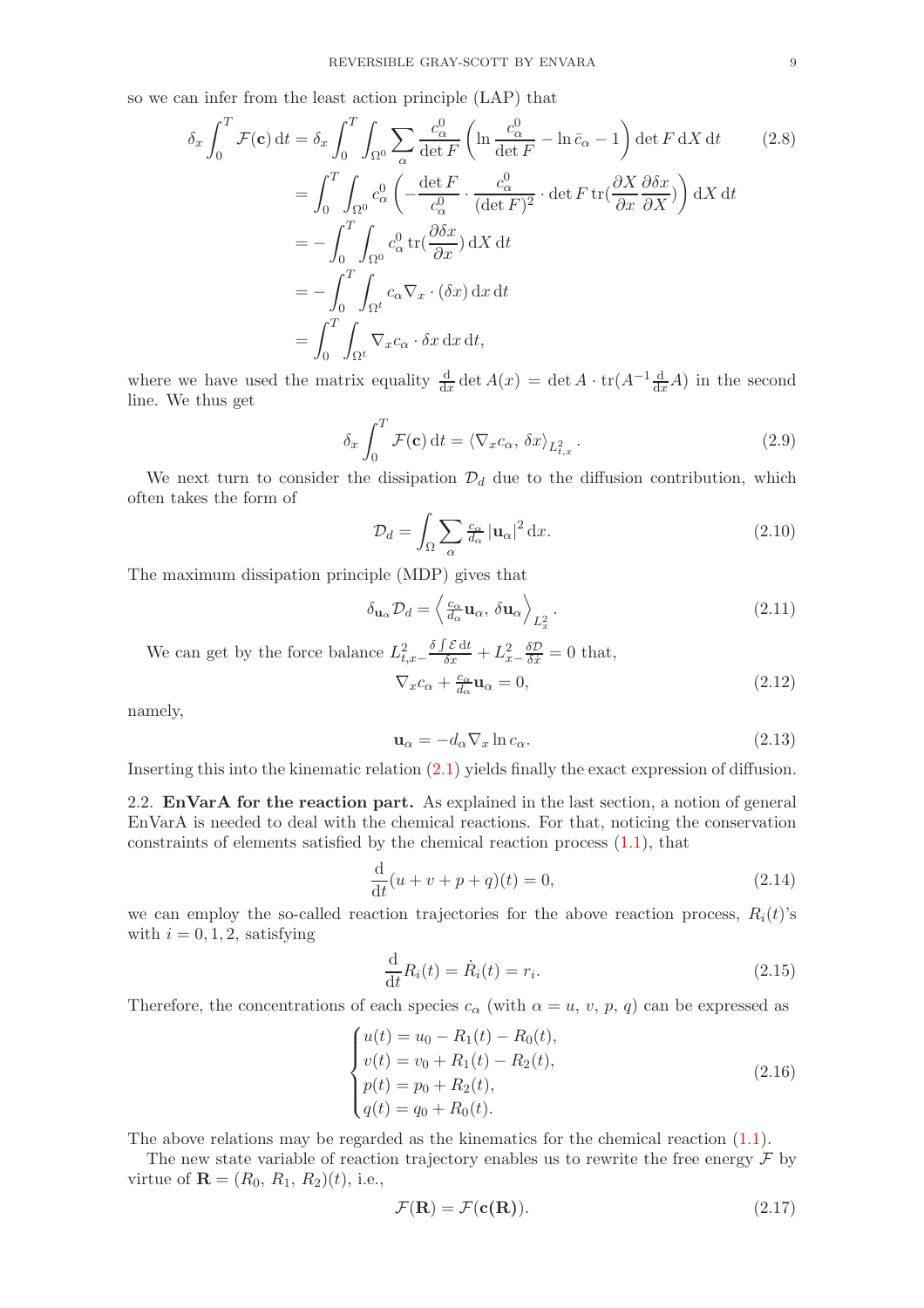Meanwhile, we also write the reaction dissipation part as  $\mathcal{D}_r = \mathcal{D}_r(\mathbf{R}, \mathbf{R})$ . So the energydissipation law for a pure chemical reaction process can be rewritten as

$$
\frac{\mathrm{d}}{\mathrm{d}t}\mathcal{F}(\mathbf{R}) = -\mathcal{D}_r(\mathbf{R}, \dot{\mathbf{R}}). \tag{2.18}
$$

Since chemical reactions are often far away from equilibrium states, the reaction dissipation may not be quadratic with respect to  $\dot{\mathbf{R}}$ . This fact is different from the quadratic dissipation functional in a mechanical system, which is also the reason that we need the notion of generalized EnVarA.

We assume that the nonnegative reaction dissipation  $\mathcal{D}_r$  takes the form of

$$
\mathcal{D}_r(\mathbf{R}, \dot{\mathbf{R}}) = \langle \mathcal{G}_r(\mathbf{R}, \dot{\mathbf{R}}), \dot{\mathbf{R}} \rangle, \qquad (2.19)
$$

this, combining with the fact  $\frac{d}{dt}\mathcal{F}(\mathbf{R}) = \left\langle \frac{\delta \mathcal{F}}{\delta \mathbf{R}}, \dot{\mathbf{R}} \right\rangle$ , yields that,

<span id="page-9-1"></span>
$$
\mathcal{G}_r(\mathbf{R}, \dot{\mathbf{R}}) = -\frac{\delta \mathcal{F}}{\delta \mathbf{R}}.
$$
\n(2.20)

We refer this as a general gradient flow. The exact expression of  $r_i$ 's will be revisited by choosing

$$
\mathcal{D}_{r_0}(R_0, \dot{R}_0) = \dot{R}_0 \ln\left(\frac{\dot{R}_0}{k_0 - q} + 1\right),\tag{2.21}
$$

$$
\mathcal{D}_{r_1}(R_1, \dot{R}_1) = \dot{R}_1 \ln \left( \frac{\dot{R}_1}{k_1^2 v^3} + 1 \right), \qquad (2.22)
$$

$$
\mathcal{D}_{r_2}(R_2, \dot{R}_2) = \dot{R}_2 \ln\left(\frac{\dot{R}_2}{k_2^2 p} + 1\right). \tag{2.23}
$$

Indeed, for  $i = 0$ , direct calculations imply that

$$
\frac{\delta \mathcal{F}}{\delta R_0} = \sum_{\alpha} \ln \frac{c_{\alpha}}{\bar{c}_{\alpha}} \cdot \frac{\partial c_{\alpha}}{\partial R_0} = -\ln \frac{u}{\bar{u}} + \ln \frac{q}{\bar{q}} = -\ln \frac{k_0^+ u}{k_0^- q},\tag{2.24}
$$

where we have used the equilibrium equality  $k_0^+ \bar{u} = k_0^- \bar{q}$ . As a result, the above general gradient flow [\(2.20\)](#page-9-1) leads to the following relation:

$$
r_0 = \dot{R}_0 = k_0^+ u - k_0^- q,\tag{2.25}
$$

which is exactly the same formulation as Eq.  $(2.2)$  given by the law of mass action. The other two rates  $r_1$  and  $r_2$  can be derived by a similar process. Inserting these expressions into the kinematic relation [\(2.1\)](#page-7-1) yields the expression of reaction part.

Finally, combining diffusion contribution and reaction contribution enables us to get the partial differential equations (PDEs) governing the reversible chemical reaction process of cubic autocatalysis, namely, system [\(Re-GS\)](#page-0-0). Note that this is a four-species reactiondiffusion system of reversible Gray-Scott type.

### <span id="page-9-0"></span>3. Local Well-posedness and Convergence Towards the Irreversible System

In this section, we will employ the energy method to prove the local in time existence of the system [\(Re-GS\)](#page-0-0) with large initial data. Moreover, according to the energy bound in the existence result, we obtain the uniform energy bound of  $(u^{\varepsilon}, v^{\varepsilon}, p^{\varepsilon}, q^{\varepsilon})$  and  $(u^{\varepsilon}_{t}, v^{\varepsilon}_{t}, p^{\varepsilon}_{t}, q^{\varepsilon}_{t}).$ Combining with the Aubin-Lions-Simon's Theorem, we derive the reversible-irreversible limit in local time.

3.1. A priori estimate to the reversible Gray-Scott system. In this subsection, the a priori estimate of the system [\(Re-GS\)](#page-0-0) will be accurately derived from employing the energy method. We now introduce the following energy functional  $E<sub>L</sub>(t)$  and energy dissipative rate functional  $D<sub>L</sub>(t)$ :

<span id="page-9-2"></span>
$$
E_L(t) = |u|_{H^1}^2 + |v|_{H^1}^2 + |p|_{H^1}^2 + |q|_{H^1}^2 ,
$$
  
\n
$$
D_L(t) = \frac{d_u}{2} |\nabla u|_{H^1}^2 + \frac{d_v}{2} |\nabla v|_{H^1}^2 + d_p |\nabla p|_{H^1}^2 + d_q |\nabla q|_{H^1}^2 + k_1^- |v^2|_{H^1}^2 + k_1^+ |uv|_{L^2}^2
$$
  
\n
$$
+ k_1^+ |\partial u \cdot v|_{L^2}^2 + k_0^+ |u|_{H^1}^2 + k_2^+ |v|_{H^1}^2 + k_2^- |p|_{H^1}^2 + k_0^- |q|_{H^1}^2 .
$$
\n(3.1)

Now we state the priori estimate as follows: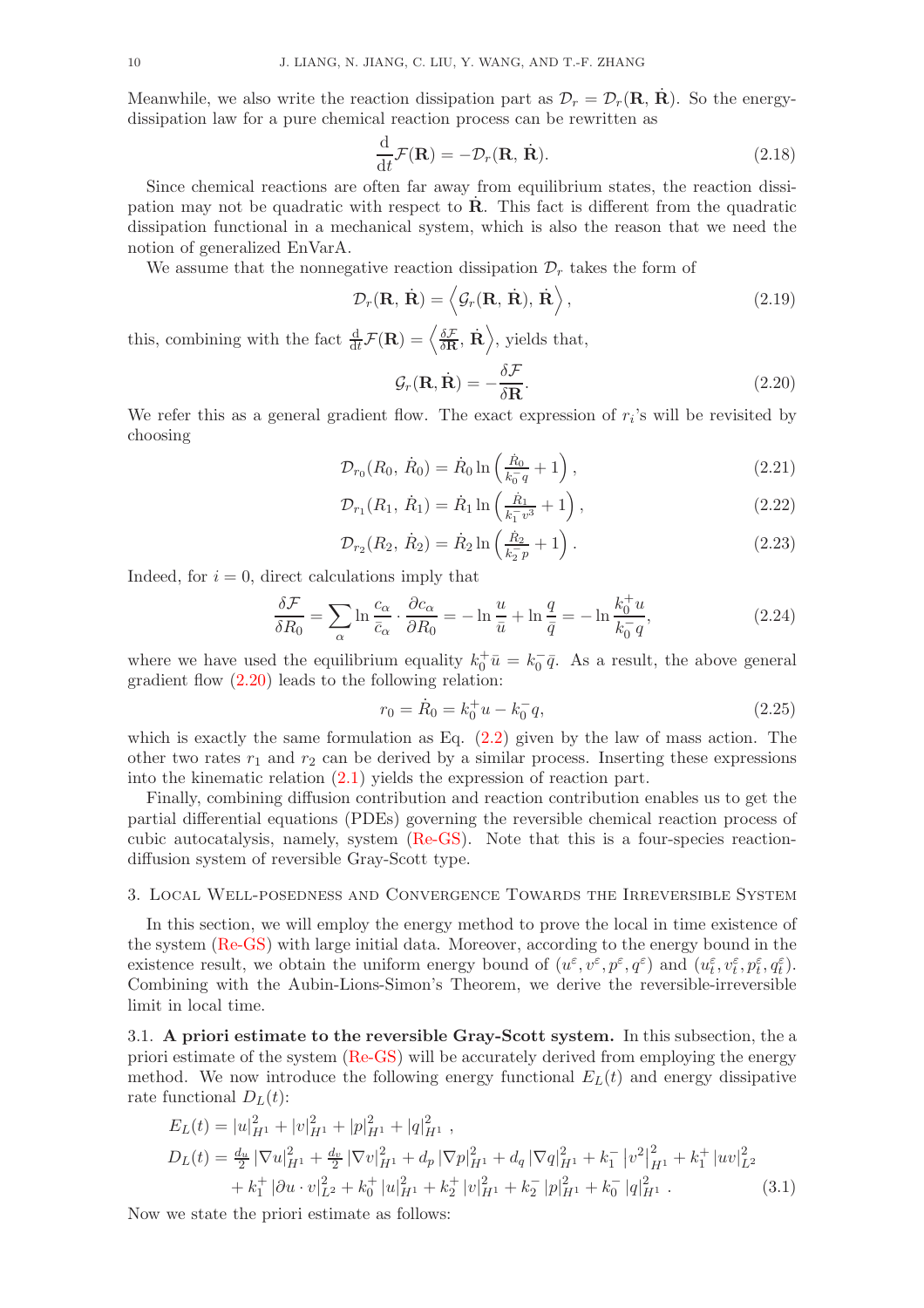<span id="page-10-0"></span>**Lemma 3.1.** Assume that  $(u(t, x), v(t, x), p(t, x), q(t, x))$  is a sufficiently smooth solution to system [\(Re-GS\)](#page-0-0) on the interval [0, T]. Then there is a positive constant  $C_L = C_L(d_u, d_v, d_p, d_v)$  $d_q, k_0^+, k_0^-, k_1^+, k_1^-, k_2^+, k_2^-) > 0$ , such that

<span id="page-10-1"></span>
$$
\frac{\mathrm{d}}{\mathrm{d}t}E_L(t) + D_L(t) \le C_L(E_L(t) + E_L^3(t))
$$

holds for all  $t \in [0, T]$ .

*Proof of Lemma [3.1.](#page-10-0)* We first derive the  $L^2$ -estimate, which will contain the major structures of the energy functionals. Then we estimate the higher order energy bound, which shall be consistent with the structures of  $L^2$ -estimate.

## Step 1.  $L^2$  estimates.

We take  $L^2$ -inner product with  $u(t, x)$  on the first equation of system [\(Re-GS\)](#page-0-0), and integrate by parts over  $x \in \Omega$ . We thereby have

$$
\frac{1}{2}\frac{\mathrm{d}}{\mathrm{d}t}\left|u\right|_{L^{2}}^{2}+d_{u}\left|\nabla u\right|_{L^{2}}^{2}+k_{1}^{+}\left|uv\right|_{L^{2}}^{2}+k_{0}^{+}\left|u\right|_{L^{2}}^{2}\leq k_{1}^{-}\left|v\right|_{L^{4}}^{3}\left|u\right|_{L^{4}}+k_{0}^{-}\left|u\right|_{L^{2}}\left|q\right|_{L^{2}}.\tag{3.2}
$$

Based on the integration by parts, the Hölder inequality, from taking  $L^2$ -inner product with  $v(t, x)$  on the second equation of system [\(Re-GS\)](#page-0-0), integrating by parts over  $x \in \Omega$ , we derive

$$
\frac{1}{2}\frac{\mathrm{d}}{\mathrm{d}t}\left|v\right|_{L^{2}}^{2}+d_{v}|\nabla v|_{L^{2}}^{2}+k_{1}^{-}\left|v^{2}\right|_{L^{2}}^{2}+k_{2}^{+}\left|v\right|_{L^{2}}^{2}\leq k_{1}^{+}\left|u\right|_{L^{4}}\left|v\right|_{L^{4}}^{3}+k_{2}^{-}\left|v\right|_{L^{2}}\left|p\right|_{L^{2}}.\tag{3.3}
$$

We then multiply the third equation of system [\(Re-GS\)](#page-0-0) by  $p(t, x)$ , and integrate by parts over  $x \in \Omega$ . We thereby obtain

<span id="page-10-3"></span><span id="page-10-2"></span>
$$
\frac{1}{2}\frac{\mathrm{d}}{\mathrm{d}t} |p|_{L^2}^2 + d_p |\nabla p|_{L^2}^2 + k_2^- |p|_{L^2}^2 \le k_2^+ |v|_{L^2} |p|_{L^2}.
$$
\n(3.4)

By taking  $L^2$ -inner product with  $q(t, x)$  on the forth equation of system [\(Re-GS\)](#page-0-0), and integrating by parts over  $x \in \Omega$ , we have

<span id="page-10-4"></span>
$$
\frac{1}{2}\frac{\mathrm{d}}{\mathrm{d}t}|q|_{L^{2}}^{2} + d_{q}|\nabla q|_{L^{2}}^{2} + k_{0}^{-}|q|_{L^{2}}^{2} \leq k_{0}^{+}|u|_{L^{2}}|q|_{L^{2}}.
$$
\n(3.5)

Adding the inequalities [\(3.2\)](#page-10-1), [\(3.3\)](#page-10-2), [\(3.4\)](#page-10-3) and [\(3.5\)](#page-10-4), and combining the Sobolev embedding  $H^1(\Omega) \hookrightarrow L^4(\Omega)$ , we see that

$$
\begin{split}\n&\frac{1}{2}\frac{\mathrm{d}}{\mathrm{d}t}(|u|_{L^{2}}^{2}+|v|_{L^{2}}^{2}+|p|_{L^{2}}^{2}+|q|_{L^{2}}^{2})+d_{u}|\nabla u|_{L^{2}}^{2}+d_{v}|\nabla v|_{L^{2}}^{2}+d_{p}|\nabla p|_{L^{2}}^{2}+d_{q}|\nabla q|_{L^{2}}^{2}+k_{1}^{+}|uv|_{L^{2}}^{2} \\
&+k_{1}^{-}|v^{2}|_{L^{2}}^{2}+k_{0}^{+}|u|_{L^{2}}^{2}+k_{2}^{+}|v|_{L^{2}}^{2}+k_{2}^{-}|p|_{L^{2}}^{2}+k_{0}^{-}|q|_{L^{2}}^{2} \\
&\leq k_{1}^{-}|v|_{H^{1}}^{3}|u|_{H^{1}}+k_{1}^{+}|u|_{H^{1}}|v|_{H^{1}}^{3}+k_{0}^{-}|q|_{L^{2}}|u|_{L^{2}}+k_{2}^{-}|v|_{L^{2}}|p|_{L^{2}}+k_{2}^{+}|v|_{L^{2}}|p|_{L^{2}} \\
&+k_{0}^{+}|q|_{L^{2}}|u|_{L^{2}}.\n\end{split}
$$
\n(3.6)

## Step 2.  $H^1$  estimates.

First, we act derivative on the first equation of system [\(Re-GS\)](#page-0-0), take  $L^2$ -inner product by dot with  $\partial_x u$  and integrate by parts over  $x \in \Omega$ . We thereby have

$$
\begin{split}\n&\frac{1}{2}\frac{\mathrm{d}}{\mathrm{d}t} \left| \partial u \right|_{L^{2}}^{2} + d_{u} \left| \partial \nabla u \right|_{L^{2}}^{2} + k_{1}^{+} \left| \partial u \cdot v \right|_{L^{2}}^{2} + k_{0}^{+} \left| \partial u \right|_{L^{2}}^{2} \\
&\leq 2k_{1}^{+} \left| u \right|_{L^{6}} \left| v \right|_{L^{6}} \left| \partial u \right|_{L^{6}} \left| \partial v \right|_{L^{2}} + 3k_{1}^{-} \left| v \right|_{L^{6}}^{2} \left| \partial u \right|_{L^{6}} \left| \partial v \right|_{L^{2}} + k_{0}^{-} \left| \partial q \right|_{L^{2}} \left| \partial u \right|_{L^{2}} \\
&\leq \frac{d_{u}}{2} \left| \nabla u \right|_{H^{1}}^{2} + \frac{4(k_{1}^{+})^{2}}{d_{u}} \left| u \right|_{H^{1}}^{2} \left| v \right|_{H^{1}}^{4} + \frac{9(k_{1}^{-})^{2}}{d_{u}} \left| v \right|_{H^{1}}^{6} + k_{0}^{-} \left| \partial q \right|_{L^{2}} \left| \partial u \right|_{L^{2}}.\n\end{split} \tag{3.7}
$$

For the second equation of system [\(Re-GS\)](#page-0-0), act derivative and take  $L^2$ -inner product by dot with  $\partial_x v$  and integrate by parts over  $x \in \Omega$ . We obtain

$$
\frac{1}{2}\frac{d}{dt}|\partial v|_{L^{2}}^{2} + d_{v}|\partial \nabla v|_{L^{2}}^{2} + 3k_{1}^{-}|\nu \cdot \partial v|_{L^{2}}^{2} + k_{2}^{+}|\partial v|_{L^{2}}^{2}
$$
\n
$$
\leq k_{1}^{+}|\nu|_{L^{6}}^{2}|\partial u|_{L^{2}}|\partial v|_{L^{6}} + 2k_{1}^{+}|\nu|_{L^{6}}|\nu|_{L^{6}}|\partial v|_{L^{6}}|\partial v|_{L^{2}} + k_{2}^{-}|\partial p|_{L^{2}}|\partial v|_{L^{2}}
$$
\n
$$
\leq \frac{d_{v}}{2}|\nabla v|_{H^{1}}^{2} + \frac{(k_{1}^{+})^{2}}{d_{v}}|\nu|_{H^{1}}^{2}|\nu|_{H^{1}}^{4} + \frac{4(k_{1}^{+})^{2}}{d_{v}}|\nu|_{H^{1}}^{2}|\nu|_{H^{1}}^{4} + k_{2}^{-}|\partial p|_{L^{2}}|\partial v|_{L^{2}}.
$$
\n(3.8)

We next act derivative on the third equation of system  $(Re-GS)$ , take  $L^2$ -inner product by dot with  $\partial_x p$  and integrate by parts over  $x \in \Omega$ . Then we have,

<span id="page-10-7"></span><span id="page-10-6"></span><span id="page-10-5"></span>
$$
\frac{1}{2}\frac{\mathrm{d}}{\mathrm{d}t}|\partial p|_{L^2}^2 + d_p |\partial \nabla p|_{L^2}^2 + k_2^- |\partial p|_{L^2}^2 \le k_2^+ |\partial v|_{L^2} |\partial p|_{L^2}.
$$
 (3.9)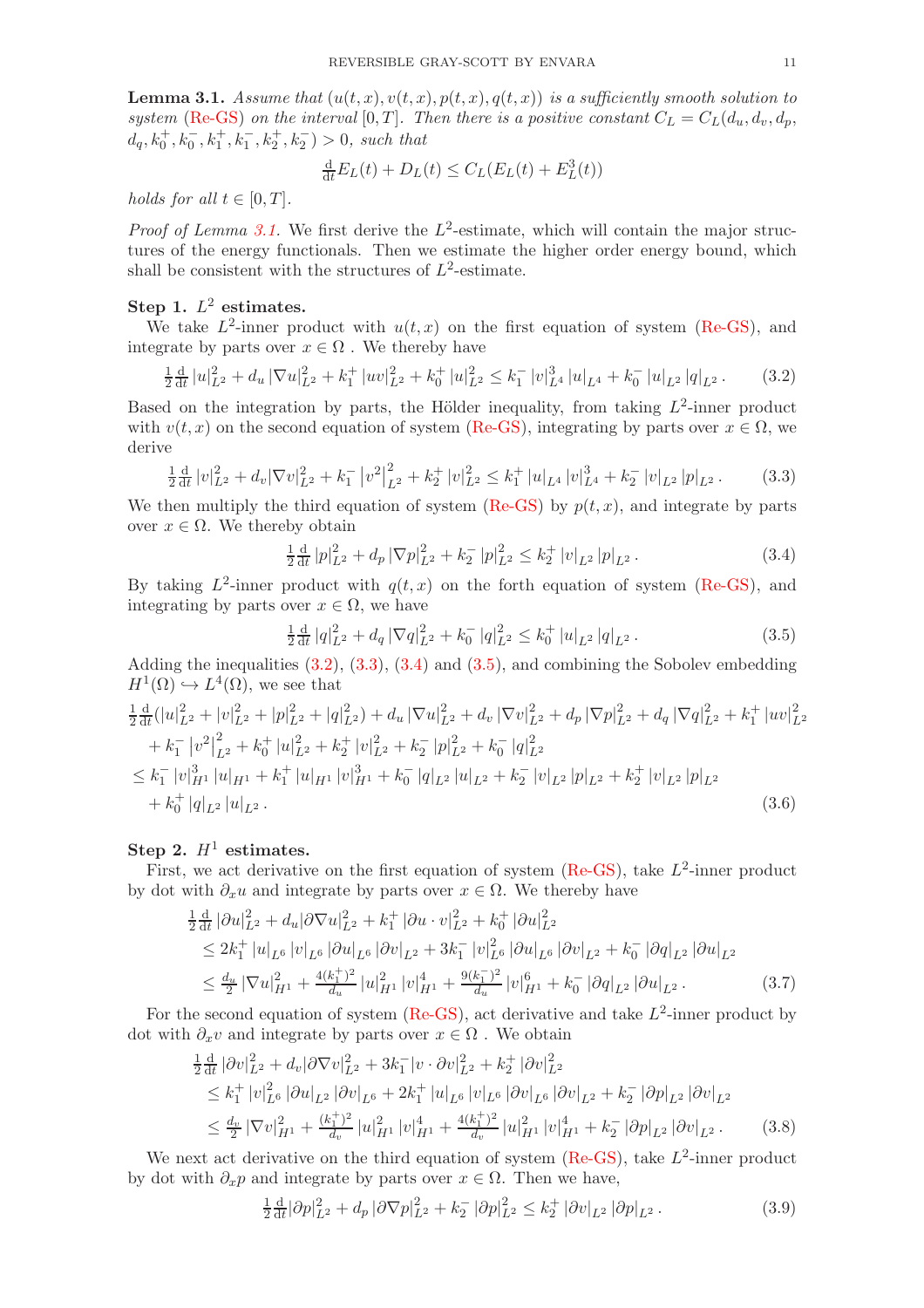Next, from acting derivative on the forth equation of system [\(Re-GS\)](#page-0-0), taking  $L^2$ -inner product by dot with  $\partial_x q$  and integrating by parts over  $x \in \Omega$ , we deduce that

<span id="page-11-1"></span><span id="page-11-0"></span>
$$
\frac{1}{2}\frac{\mathrm{d}}{\mathrm{d}t}|\partial q|_{L^2}^2 + d_q \left| \partial \nabla q \right|_{L^2}^2 + k_0^- \left| \partial q \right|_{L^2}^2 \le k_0^+ \left| \partial u \right|_{L^2} \left| \partial q \right|_{L^2} . \tag{3.10}
$$

Due to the Sobolev embedding  $H^1(\Omega) \hookrightarrow L^4(\Omega)$  and  $H^1(\Omega) \hookrightarrow L^6(\Omega)$ , combine with the  $L^2$  estimate, it is therefore derived from adding the inequalities  $(3.7)$ ,  $(3.8)$ ,  $(3.9)$  and  $(3.10),$  $(3.10),$ 

$$
\frac{1}{2}\frac{d}{dt}(|u|_{H^1}^2 + |v|_{H^1}^2 + |p|_{H^1}^2 + |q|_{H^1}^2) + \frac{d_u}{2}|\nabla u|_{H^1}^2 + \frac{d_v}{2}|\nabla v|_{H^1}^2 + d_p|\nabla p|_{H^1}^2 + d_q|\nabla q|_{H^1}^2 \n+ k_1^- |v^2|_{H^1}^2 + k_1^+ |uv|_{L^2}^2 + k_1^+ |\partial u \cdot v|_{L^2}^2 + k_0^+ |u|_{H^1}^2 + k_2^+ |v|_{H^1}^2 + k_2^- |p|_{H^1}^2 + k_0^- |q|_{H^1}^2 \n\leq k_1^- |v|_{H^1}^3 |u|_{H^1} + k_1^+ |u|_{H^1} |v|_{H^1}^3 + \frac{4(k_1^+)^2}{d_u} |u|_{H^1}^2 |v|_{H^1}^4 + \frac{9(k_1^-)^2}{d_u} |v|_{H^1}^6 + \frac{(k_1^+)^2}{d_v} |u|_{H^1}^2 |v|_{H^1}^4 \n+ \frac{4(k_1^+)^2}{d_v} |u|_{H^1}^2 |v|_{H^1}^4 + k_0^- |q|_{H^1} |u|_{H^1} + k_2^- |v|_{H^1} |p|_{H^1} + k_2^+ |v|_{H^1} |p|_{H^1} + k_0^+ |q|_{H^1} |u|_{H^1} \n\leq C_L(E_L(t) + E_L^3(t)),
$$
\n(3.11)

where  $C_L = k_0^- + k_0^+ + k_1^- + k_1^+ + k_2^- + k_2^+ + \frac{4(k_1^+)^2}{d_u}$  $\frac{(k_1^+)^2}{d_u} + \frac{9(k_1^-)^2}{d_u}$  $\frac{(k_1^-)^2}{d_u} + \frac{(k_1^+)^2}{d_v}$  $\frac{(k_1^+)^2}{d_v} + \frac{4(k_1^+)^2}{d_v}$  $\frac{\kappa_1}{d_v}$ . Recalling the definitions of the energy functionals  $E_L(t)$  and  $D_L(t)$  in [\(3.1\)](#page-9-2), we finish the proof of Lemma [3.1](#page-10-0) from the inequality  $(3.11)$ .

3.2. Local well-posedness with large initial data. The aim of this subsection is to prove the local well-posedness of the system [\(Re-GS\)](#page-0-0) with large initial data, namely, prove the existence result of the Theorem [1.1.](#page-4-1) We first construct the linear approximate system by iteration. Then the key step is to prove the existence of the uniform positive time lower bound to the iterative approximate system and thereby the uniform energy bound will hold. Finally, by compactness arguments, we justify the local existence results.

The iteration scheme: We construct the approximate system of [\(Re-GS\)](#page-0-0) by iteration as follows, for all integers  $n \geq 0$ , that

$$
\begin{cases}\nu_t^{n+1} = d_u \Delta u^{n+1} - k_1^+ u^{n+1} (v^n)^2 + k_1^-(v^n)^3 - k_0^+ u^{n+1} + k_0^- q^n \\
v_t^{n+1} = d_v \Delta v^{n+1} + k_1^+ u^n v^n v^{n+1} - k_1^-(v^n)^2 v^{n+1} - k_2^+ v^{n+1} + k_2^- p^n \\
p_t^{n+1} = d_p \Delta p^{n+1} + k_2^+ v^n - k_2^- p^{n+1} \\
q_t^{n+1} = d_q \Delta q^{n+1} + k_0^+ u^n - k_0^- q^{n+1}.\n\end{cases} \tag{3.12}
$$

And we start the approximating system from  $n = 0$  with

<span id="page-11-2"></span>
$$
u^{in}(t,x) = u_0(x), \quad v^{in}(t,x) = v_0(x),
$$
  
\n
$$
p^{in}(t,x) = p_0(x), \quad q^{in}(t,x) = q_0(x).
$$
\n(3.13)

In the arguments proving the convergence  $(n \to \infty)$  of the approximate solutions [\(3.12\)](#page-11-2), it is essential to obtain uniform (in  $n \geq 0$ ) energy estimates of  $(3.12)$  in a uniform lower bound lifespan time, whose derivations are the almost same as the derivations of the a priori estimates for the system [\(Re-GS\)](#page-0-0). The arguments of the uniform lower bound lifespan time can be referred to [\[24](#page-18-18)], for instance. The convergence arguments are a standard process. For simplicity, we will only consider the a priori estimates in Lemma [3.1](#page-10-0) for the smooth solutions of system [\(Re-GS\)](#page-0-0) on some time interval.

The maximum time of existence: From Lemma [3.1,](#page-10-0) we see that

$$
\frac{d}{dt}E_L(t) + D_L(t) \le C_L(1 + E_L^2(t))E_L(t),
$$
\n(3.14)

where the energy functionals  $E_L(t)$  and  $D_L(t)$  are defined in [\(3.1\)](#page-9-2). Then [\(3.14\)](#page-11-3) implies

<span id="page-11-4"></span><span id="page-11-3"></span>
$$
\frac{d}{dt} \Big[ \ln \frac{E_L(t)}{(1 + E_L^2(t))^{\frac{1}{2}}} \Big] \le C_L \,. \tag{3.15}
$$

Noticing that

$$
E_L(0) = E_L^{in} := |u^{in}|_{H^1}^2 + |v^{in}|_{H^1}^2 + |p^{in}|_{H^1}^2 + |q^{in}|_{H^1}^2 < \infty,
$$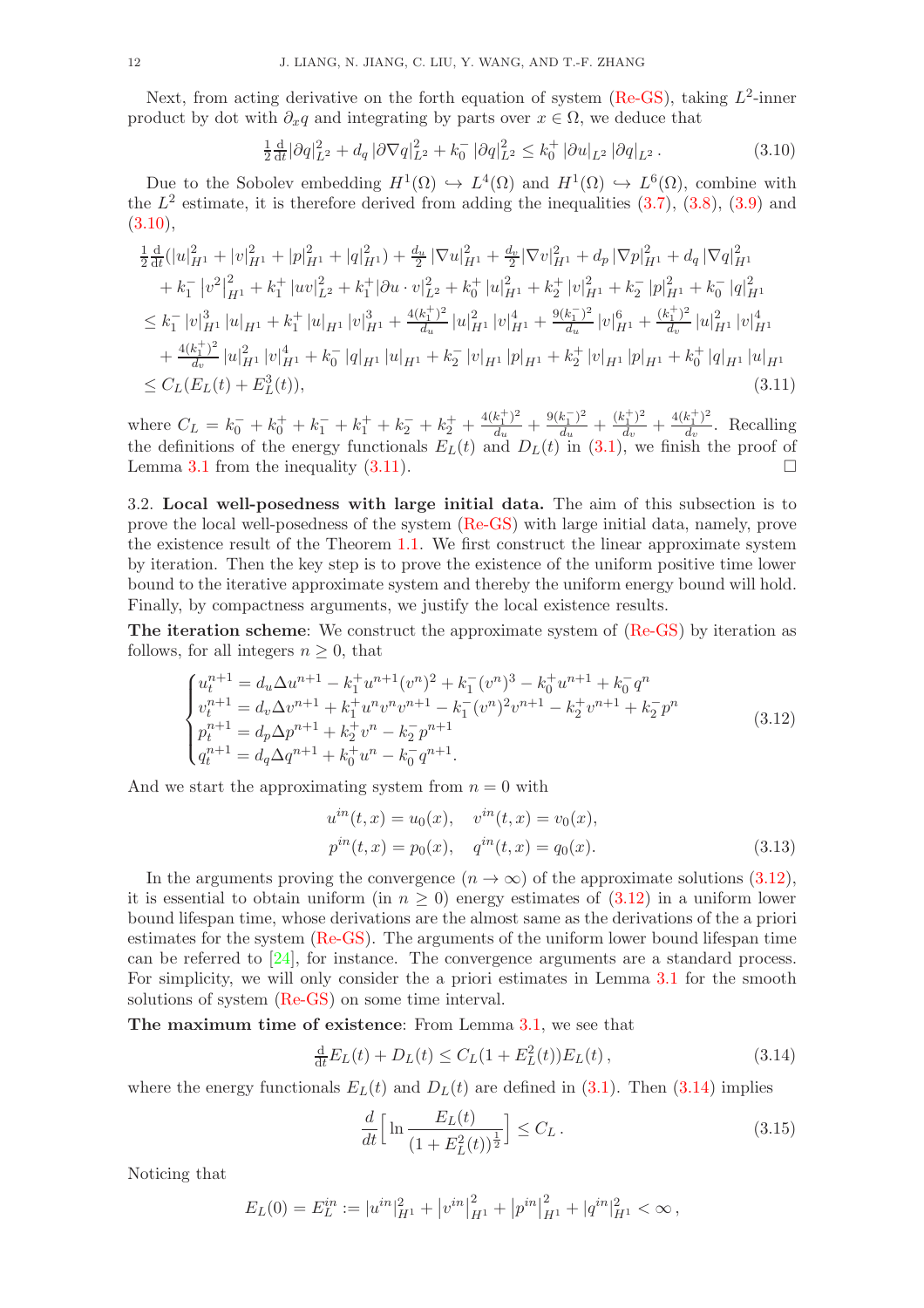we derive from integrating the inequality  $(3.15)$  over  $[0, t]$  that

$$
\frac{E_L(t)}{\left[1 + E_L^2(t)\right]^{\frac{1}{2}}} \le \frac{E_L^{in}}{\left[1 + (E_L^{in})^2\right]^{\frac{1}{2}}} e^{C_L t} = A_1(t). \tag{3.16}
$$

Consider the function

<span id="page-12-0"></span>
$$
H(y) = \frac{y}{(1+y^2)^{\frac{1}{2}}}
$$

for  $y \ge 0$ . It is easy to see that  $H(0) = 0$ ,  $\lim_{y \to \infty} H(y) = 1$ , and  $H'(y) > 0$  is strictly decreasing in  $[0, \infty)$ . We therefore see that if  $A_1(t) < 1$ , the nonlinear inequality [\(3.16\)](#page-12-0) on the functional  $E<sub>L</sub>(t)$  can be solved as

$$
E_L(t) \le H^{-1}(A_1(t)) = H^{-1}\left(\frac{E_L^{in}}{\left[1 + (E_L^{in})^2\right]^{\frac{1}{2}}}e^{C_L t}\right) = B(t). \tag{3.17}
$$

<span id="page-12-1"></span>.

Notice that  $B(t)$  is strictly increasing on  $t \geq 0$ .  $A_1(t) < 1$  implies that

$$
t < \frac{1}{C_L} \ln \frac{[1 + (E_L^{in})^2]^{\frac{1}{2}}}{E_L^{in}}
$$

Consequently, from [\(3.14\)](#page-11-3) and [\(3.17\)](#page-12-1), we derive that for any  $0 < T < \frac{1}{C_L} \ln \frac{[1 + (E_L^{in})^2]^{\frac{1}{2}}}{E_L^{in}}$  $\frac{E_L f}{E_L^{in}}$ ,

$$
E_L(t) + \int_0^t D_L(\tau) d\tau \le E_L^{in} + C_L T B(T) (1 + B^2(T)) = A(T, E_L^{in}, C_L)
$$

holds for all  $t \in [0, T]$ . Consequently, we conclude the local existence of the system [\(Re-GS\)](#page-0-0) with large initial data.

3.3. Reversible-irreversible limit. We now in a position of proving the convergence result of Theorem [1.1,](#page-4-1) according to local energy bound of the existence result in Theorem [1.1,](#page-4-1) we aim at deriving the uniform estimates of system  $(Re-GS)_{\varepsilon}$  $(Re-GS)_{\varepsilon}$ . Based on the local energy bound [\(3.11\)](#page-11-1) in Theorem [1.1,](#page-4-1) we now introduce the following energy functional  $E_L^{\varepsilon}(t)$  and energy dissipative rate functional  $D_{L}^{\varepsilon}(t)$  similarly:

$$
E_L^{\varepsilon}(t) = |u^{\varepsilon}|_{H^1}^2 + |v^{\varepsilon}|_{H^1}^2 + |p^{\varepsilon}|_{H^1}^2 + |q^{\varepsilon}|_{H^1}^2 ,
$$
  
\n
$$
D_L^{\varepsilon}(t) = \frac{d_u}{2} |\nabla u^{\varepsilon}|_{H^1}^2 + \frac{d_v}{2} |\nabla v^{\varepsilon}|_{H^1}^2 + d_p |\nabla p^{\varepsilon}|_{H^1}^2 + d_q |\nabla q^{\varepsilon}|_{H^1}^2 + k_1^- |(v^{\varepsilon})^2|_{H^1}^2 + k_1^+ |u^{\varepsilon} v^{\varepsilon}|_{L^2}^2
$$
  
\n
$$
+ k_1^+ |\partial u^{\varepsilon} \cdot v^{\varepsilon}|_{L^2}^2 + k_0^+ |u^{\varepsilon}|_{H^1}^2 + k_2^+ |v^{\varepsilon}|_{H^1}^2 + k_2^- |p^{\varepsilon}|_{H^1}^2 + k_0^- |q^{\varepsilon}|_{H^1}^2 ,
$$

and satisfy the following inequality:

$$
\frac{1}{2}\frac{\mathrm{d}}{\mathrm{d}t}E_L^{\varepsilon}(t) + D_L^{\varepsilon}(t) \le C_L^{\varepsilon}(E_L^{\varepsilon}(t) + (E_L^{\varepsilon}(t))^3). \tag{3.18}
$$

We aim at deriving the system [\(Ir-GS\)](#page-3-0) from the system  $(Re-GS)_{\varepsilon}$  $(Re-GS)_{\varepsilon}$  as  $\varepsilon \to 0$ . Based on the definition of  $C_L$ , we know that

<span id="page-12-2"></span>
$$
C_L^\varepsilon \leq \overline{C}_L+1
$$

as  $\varepsilon \to 0$ , where  $\overline{C}_L = k_0^- + k_0^+ + k_1^+ + k_2^+ + \frac{4(k_1^+)^2}{d_u}$  $\frac{(k_1^+)^2}{d_u} + \frac{(k_1^+)^2}{d_v}$  $\frac{d^{+}_{1})^2}{d^{+}_{v}} + \frac{4(k_1^+)^2}{d^{+}_{v}}$  $\frac{d_{v}^{(1)}(t)}{d_{v}}$ . We obtain the uniform bound with respect to  $\varepsilon$  in the following sense, for any  $0 < T < \frac{1}{\overline{C}_{L+1}} \ln \frac{[1 + (E_L^{in})^2]^{\frac{1}{2}}}{E_L^{in}}$  $\frac{E_L f}{E_L^{in}}$ ,  $0 < \varepsilon < 1$ ,

$$
\sup_{t \in [0,T]} (|u^{\varepsilon}|_{H^1}^2 + |v^{\varepsilon}|_{H^1}^2 + |p^{\varepsilon}|_{H^1}^2 + |q^{\varepsilon}|_{H^1}^2) + \int_0^T (|\nabla u^{\varepsilon}|_{H^1}^2 + |\nabla v^{\varepsilon}|_{H^1}^2 + |\nabla p^{\varepsilon}|_{H^1}^2 + |\nabla q^{\varepsilon}|_{H^1}^2) dt \le C(T, E_L^{in}, \overline{C}_L),
$$
(3.19)

where the constant C is independent of  $\varepsilon$ . Then we know that  $(u^{\varepsilon}, v^{\varepsilon}, p^{\varepsilon}, q^{\varepsilon})$  is uniformly bounded in  $L^{\infty}(0,T;H^1) \cap L^2(0,T;H^2)$ .

In order to use the compactness Aubin-Lions-Simon's Theorem to prove the convergence from system [\(Re-GS\)](#page-3-1)<sub> $\epsilon$ </sub> to system [\(Ir-GS\)](#page-3-0), we have to obtain the uniform estimates for the time derivative of  $(u^{\varepsilon}, v^{\varepsilon}, p^{\varepsilon}, q^{\varepsilon})$  in the following.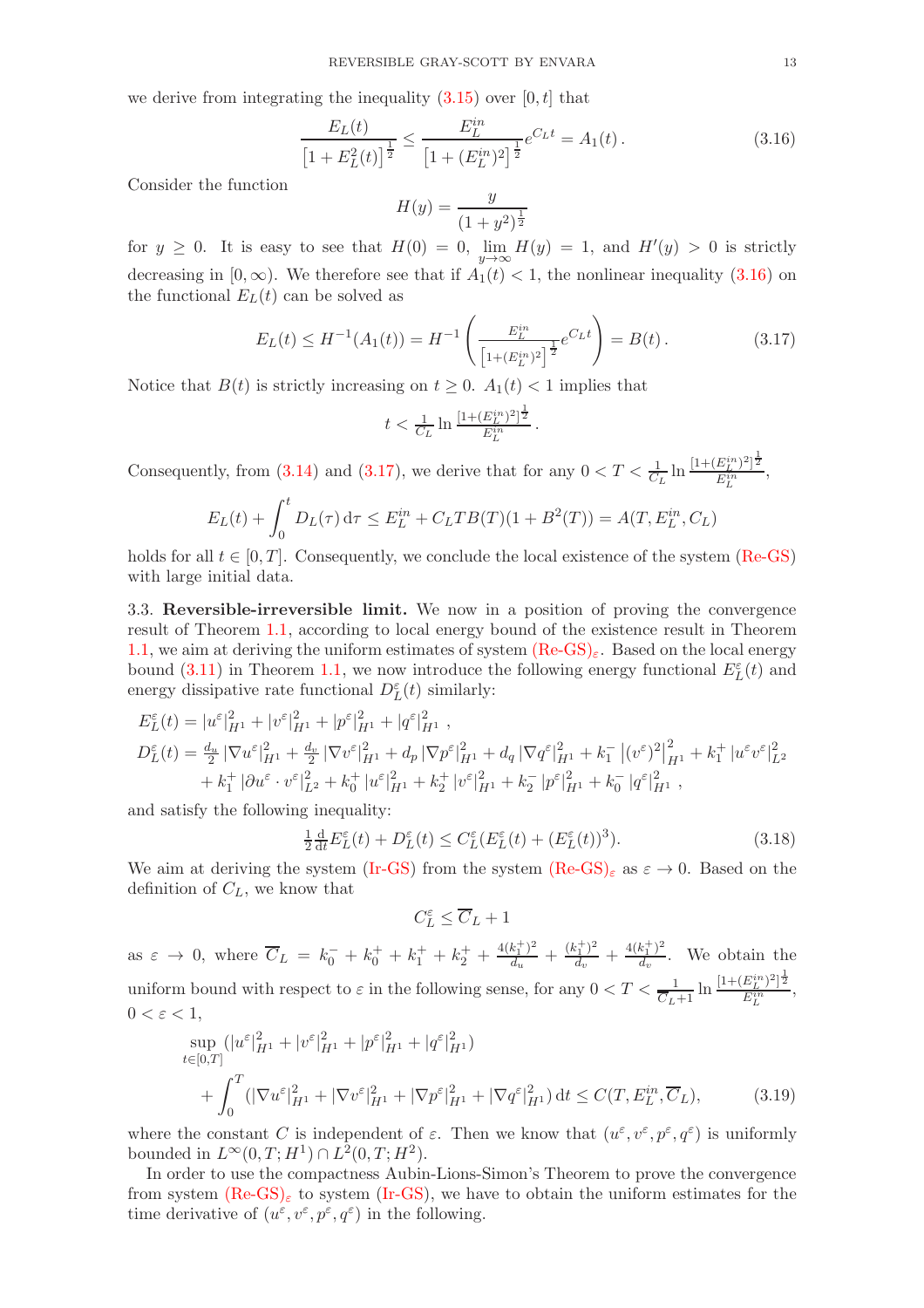Uniform estimates for time derivatives. Firstly, according to the equation of  $u^{\varepsilon}$  in the system  $(Re\text{-}GS)_{\epsilon}$ , we obtain

$$
|u_t^{\varepsilon}|_{L^2} \leq d_u |\nabla u^{\varepsilon}|_{H^1} + k_1^+ |u^{\varepsilon}|_{H^1} |v^{\varepsilon}|_{H^1}^2 + \varepsilon |(v^{\varepsilon})|_{H^1}^3 + k_0^+ |u^{\varepsilon}|_{L^2} + k_0^- |q^{\varepsilon}|_{L^2}.
$$

It follows that

$$
\int_{0}^{T} |u_{t}^{\varepsilon}|_{L^{2}}^{2} dt \leq d_{u}^{2} \int_{0}^{T} |\nabla u^{\varepsilon}|_{H^{1}}^{2} dt + (k_{1}^{+})^{2} T(\sup_{t \in [0,T]} |u^{\varepsilon}|_{H^{1}})^{2} (\sup_{t \in [0,T]} |v^{\varepsilon}|_{H^{1}})^{4} + \varepsilon^{2} T(\sup_{t \in [0,T]} |v^{\varepsilon}|_{H^{1}})^{6} + (k_{0}^{+})^{2} T(\sup_{t \in [0,T]} |u^{\varepsilon}|_{H^{1}})^{2} + (k_{0}^{-})^{2} T(\sup_{t \in [0,T]} |q^{\varepsilon}|_{H^{1}})^{2}, \leq C,
$$
\n(3.20)

where in the last inequality we have used the uniform bound obtained in  $(3.19)$ . Then we obtain  $u_t^{\varepsilon}$  is uniformly bounded in the space  $L^2(0,T;L^2)$ . Specifically speaking,

 $|u_t^{\varepsilon}|_{L^2(0,T;L^2)} \leq C(T)$  for all  $0 < \varepsilon < 1$ 

is valid for  $0 < T < \frac{1}{\overline{C}_L+1} \ln \frac{[1+(E_L^{in})^2]^{\frac{1}{2}}}{E_L^{in}}$  $\frac{E_L f f^2}{E_L^{in}}$ .

One notices that,

$$
H^2(\mathbb{T}^3) \hookrightarrow H^1(\mathbb{T}^3) \hookrightarrow L^2(\mathbb{T}^3)
$$
\n(3.21)

where the embedding of  $H^2$  in  $H^1$  is compact and the embedding of  $H^1$  in  $L^2$  is naturally continuous. Then from Aubin-Lions-Simon's Theorem, the bounds [\(3.19\)](#page-12-2), [\(3.20\)](#page-13-0) and the embeddings [\(3.21\)](#page-13-1), we deduce that there exists a  $u^{\infty} \in L^2(0,T;H^1)$  such that

<span id="page-13-2"></span><span id="page-13-1"></span><span id="page-13-0"></span> $u^{\varepsilon} \to u^{\infty}$ 

strongly in  $L^2(0,T;H^1)$  as  $\varepsilon \to 0$ .

Moreover, note that

$$
H^1(\mathbb{T}^3) \hookrightarrow L^2(\mathbb{T}^3) \hookrightarrow L^2(\mathbb{T}^3)
$$
\n(3.22)

with the compact embedding of  $H^1$  in  $L^2$ . Then from the Aubin-Lions-Simon's Theorem, the bound  $(3.19)$ ,  $(3.20)$  and the embeddings  $(3.22)$ , we deduce that the sequence  $u^{\varepsilon}$  strongly convergent to  $u^{\infty}$  in  $C(0,T; L^2)$ .

We obtain that the sequence  $u_t^{\varepsilon}$  is uniformly bounded in the space  $L^2(0,T;L^2)$  and the strong convergence of the sequence  $u^{\varepsilon}$  in  $C(0,T;L^2) \cap L^2(0,T;H^1)$ . Similarly, we can obtain the same results of the sequence  $v^{\varepsilon}, p^{\varepsilon}, q^{\varepsilon}$ , and we omitted it here.

Next we have to prove that the limit  $(u^{\infty}, v^{\infty}, p^{\infty}, q^{\infty})$  is the solution of system [\(Ir-GS\)](#page-3-0). **Convergence**. In the space  $L^{\infty}(0,T; L^2)$ , due to the Sobolev imbedding  $H^1 \hookrightarrow L^6$ , we have the uniformly bounded for the  $(v^{\varepsilon})^3$  and  $p^{\varepsilon}$  of the system  $(Re\text{-GS})_{\varepsilon}$ 

$$
\begin{cases} |(v^{\varepsilon})^{3}|_{L^{\infty}(0,T;L^{2})} \leq |v^{\varepsilon}|_{L^{\infty}(0,T;L^{6})}^{3} \leq |v^{\varepsilon}|_{L^{\infty}(0,T;H^{1})}^{3} \leq C, \\ |p^{\varepsilon}|_{L^{\infty}(0,T;L^{2})} \leq |p^{\varepsilon}|_{L^{\infty}(0,T;H^{1})} \leq C, \end{cases}
$$
\n(3.23)

where we use the uniform energy bound  $(3.19)$ .

Then, in the space  $L^2(0,T;H^1)$ , we obtain

$$
\begin{split} |(v^{\varepsilon})^{3}|^{2}_{L^{2}(0,T;H^{1})} &= \int_{0}^{T} |(v^{\varepsilon})^{3}|^{2}_{H^{1}} \, \mathrm{d}t \\ &\leq \int_{0}^{T} |(v^{\varepsilon})^{3}|^{2}_{L^{2}} \, \mathrm{d}t + 3 \int_{0}^{T} |(v^{\varepsilon})^{2} \cdot \nabla v^{\varepsilon}|^{2}_{L^{2}} \, \mathrm{d}t \\ &\leq T(\sup_{t \in [0,T]} |v^{\varepsilon}|_{H^{1}})^{6} + 3(\sup_{t \in [0,T]} |v^{\varepsilon}|_{H^{1}})^{4} \int_{0}^{T} |\nabla v^{\varepsilon}|^{2}_{H^{1}} \, \mathrm{d}t \\ &\leq C \end{split} \tag{3.24}
$$

and

$$
|p^{\varepsilon}|_{L^{2}(0,T;H^{1})}^{2} \leq \int_{0}^{T} |p^{\varepsilon}|_{H^{1}}^{2} dt \leq T(\sup_{t \in [0,T]} |p^{\varepsilon}|_{H^{1}})^{2} \leq C.
$$
 (3.25)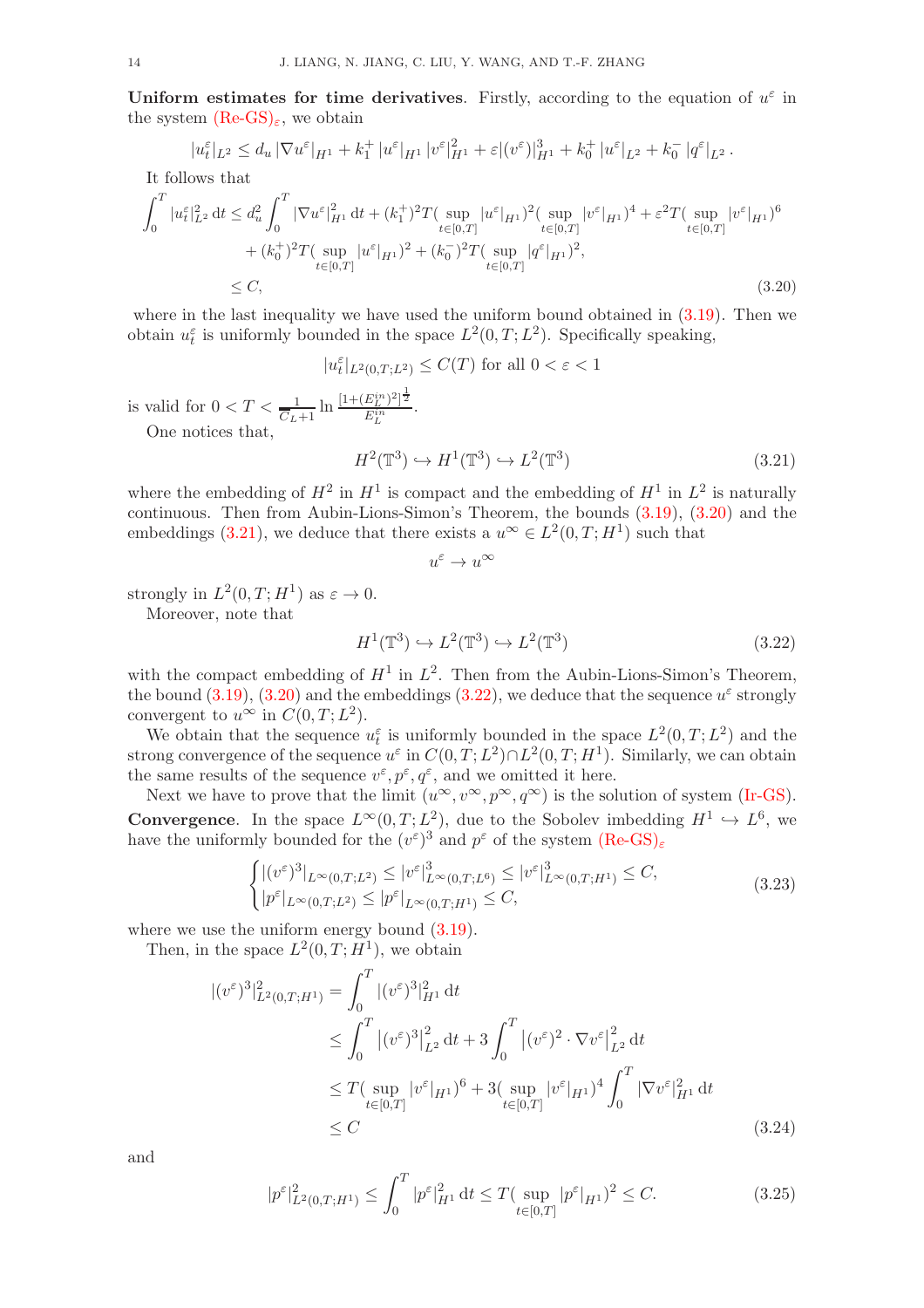Because of the fact that the solution  $(u^{\varepsilon}, v^{\varepsilon}, p^{\varepsilon}, q^{\varepsilon})$  of system [\(Re-GS\)](#page-0-0) is uniformly bounded in the space  $L^{\infty}(0,T;H^1) \cap L^2(0,T;H^2)$ , we know that  $(v^{\varepsilon})^3$  and  $p^{\varepsilon}$  are bounded in  $L^2(0,T;H^1)$ . Then it follows that, taking formally  $\varepsilon \to 0$ ,

$$
\varepsilon(v^{\varepsilon})^3 \to 0 \text{ in } L^{\infty}(0,T;L^2) \cap L^2(0,T;H^1),
$$
  

$$
\varepsilon p^{\varepsilon} \to 0 \text{ in } L^{\infty}(0,T;L^2) \cap L^2(0,T;H^1).
$$

Moreover, according to the strong convergence result and Fatou's Lemma, we derive that

$$
\begin{split}\n&|u^{\varepsilon}(v^{\varepsilon})^{2} - u^{\infty}(v^{\infty})^{2}|_{L^{2}(0,T;L^{2})} \\
&= |(u^{\varepsilon} - u^{\infty})(v^{\varepsilon})^{2} + u^{\infty}v^{\varepsilon}(v^{\varepsilon} - v^{\infty}) + u^{\infty}v^{\infty}(v^{\varepsilon} - v^{\infty})|_{L^{2}(0,T;L^{2})} \\
&\leq \sup |v^{\varepsilon}|_{H^{1}}^{4} \int_{0}^{T} |u^{\varepsilon} - u^{\infty}|_{H^{1}}^{2} dt + \sup |u^{\infty}|_{H^{1}}^{2} \sup |v^{\varepsilon}|_{H^{1}}^{2} \int_{0}^{T} |v^{\varepsilon} - v^{\infty}|_{H^{1}}^{2} dt \\
&+ \sup |u^{\infty}|_{H^{1}}^{2} \sup |v^{\infty}|_{H^{1}}^{2} \int_{0}^{T} |v^{\varepsilon} - v^{\infty}|_{H^{1}}^{2} dt \\
&\to 0, \quad \text{as} \quad \varepsilon \to 0.\n\end{split} \tag{3.26}
$$

Hence, taking formally  $\varepsilon \to 0$  in system  $(Re-GS)_{\varepsilon}$  $(Re-GS)_{\varepsilon}$ , one can obtain the irreversible Gray-Scott system [\(Ir-GS\)](#page-3-0). We conclude  $(u^{\infty}, v^{\infty}, p^{\infty}, q^{\infty}) \in C(0,T; L^2) \cap L^2(0,T; H^1)$  is indeed a solution of system [\(Ir-GS\)](#page-3-0). This completes the convergence result of Theorem [1.1.](#page-4-1)

### <span id="page-14-0"></span>4. Global Well-posedness of the System [\(Re-GS\)](#page-0-0) near Equilibrium

In this section, we obtain the global in time existence under small size of initial data near the equilibrium state  $(\overline{u}, \overline{v}, \overline{p}, \overline{q})$  of system [\(Re-GS\)](#page-0-0). We now introduce the following global energy functional  $E_q(t)$  and global energy dissipative rate functional  $D_q(t)$ :

$$
E_g(t) = k_0^+ k_1^+ k_2^+ |\tilde{u}|_{H^1}^2 + k_0^+ k_1^- k_2^+ |\tilde{v}|_{H^1}^2 + k_0^+ k_1^- k_2^- |\tilde{p}|_{H^1}^2 + k_0^- k_1^+ k_2^+ |\tilde{q}|_{H^1}^2,
$$
  
\n
$$
D_g(t) = d_u k_0^+ k_1^+ k_2^+ |\nabla \tilde{u}|_{H^1}^2 + d_v k_0^+ k_1^- k_2^+ |\nabla \tilde{v}|_{H^1}^2 + d_p k_0^+ k_1^- k_2^- |\nabla \tilde{p}|_{H^1}^2 + d_q k_0^- k_1^+ k_2^+ |\nabla \tilde{q}|_{H^1}^2
$$
  
\n
$$
+ k_0^+ k_2^+ \overline{v}^2 |k_1^+ \tilde{u} - k_1^- \tilde{v}|_{H^1}^2 + k_1^+ k_2^+ |k_0^+ \tilde{u} - k_0^- \tilde{q}|_{H^1}^2 + k_0^+ k_1^- \overline{v}^2 |k_2^+ \tilde{v} - k_2^- \tilde{p}|_{H^1}^2. \tag{4.1}
$$

Now we state the main energy inequality in global time as follows.

<span id="page-14-5"></span>**Lemma 4.1.** Assume that  $(\tilde{u}(t, x), \tilde{v}(t, x), \tilde{p}(t, x), \tilde{q}(t, x))$  is the solution to system [\(1.18\)](#page-5-3) on the interval  $[0, T]$  constructed in the Theorem [1.1.](#page-4-1) Then there are energy  $E_q(u, v, p, q)(t)$ and energy dissipative rate  $D_g(u, v, p, q)(t)$  such that

$$
\frac{1}{2}\frac{d}{dt}E_g(t) + D_g(t) \le C_g(1 + E_g^{\frac{1}{2}})E_g^{\frac{1}{2}}D_g
$$
\n(4.2)

for all  $t \in [0, T]$ , where  $C_g = 4k_0^+ k_1^+ k_2^+ + 6k_0^+ k_1^+ k_2^+ \overline{v} + 4k_0^+ k_1^- k_2^+ + 6k_0^+ k_1^- k_2^+ \overline{v}$ .

We substitute  $(u, v, p, q)$  for  $(\tilde{u}, \tilde{v}, \tilde{p}, \tilde{q})$  in what follows, for simplicity.

Proof. We only need to modify the estimates in Lemma [3.1.](#page-10-0) More precisely, it is displayed as follows.

## Step 1.  $L^2$  estimates.

We first consider the equality of  $u$  in system  $(1.18)$ , namely,

$$
\frac{1}{2}\frac{d}{dt}|u|_{L^{2}}^{2} + d_{u}|\nabla u|_{L^{2}}^{2} \leq |v|_{L^{6}}^{2}|k_{1}^{+}u - k_{1}^{-}v|_{L^{2}}|u|_{L^{6}} + 2\overline{v}|u|_{L^{6}}|v|_{L^{3}}|k_{1}^{+}u - k_{1}^{-}v|_{L^{2}} - k_{1}^{+}\overline{v}^{2}\langle u, u \rangle \n+ k_{1}^{-}\overline{v}^{2}\langle v, u \rangle - k_{0}^{+}\langle u, u \rangle + k_{0}^{-}\langle q, u \rangle.
$$
\n(4.3)

Then based on the second equation of system [\(1.18\)](#page-5-3), we obtain

$$
\frac{1}{2}\frac{\mathrm{d}}{\mathrm{d}t}|v|_{L^{2}}^{2} + d_{v}|\nabla v|_{L^{2}}^{2} \leq |v|_{L^{6}}^{2}|k_{1}^{+}u - k_{1}^{-}v|_{L^{2}}|v|_{L^{6}} + 2\overline{v}|v|_{L^{6}}|v|_{L^{3}}|k_{1}^{+}u - k_{1}^{-}v|_{L^{2}} + k_{1}^{+}\overline{v}^{2}\langle u, v\rangle \n- k_{1}^{-}\overline{v}^{2}\langle v, v\rangle - k_{2}^{+}\langle v, v\rangle + k_{2}^{-}\langle p, v\rangle.
$$
\n(4.4)

We next consider the equality of  $p$ , i.e.,

<span id="page-14-3"></span><span id="page-14-2"></span><span id="page-14-1"></span>
$$
\frac{1}{2}\frac{\mathrm{d}}{\mathrm{d}t}|p|_{L^2}^2 + d_p |\nabla p|_{L^2}^2 \le k_2^+ \langle p, v \rangle - k_2^- \langle p, p \rangle. \tag{4.5}
$$

From the equality of  $q$  and the Hölder inequality, we deduce that

<span id="page-14-4"></span>
$$
\frac{1}{2}\frac{d}{dt}|q|_{L^{2}}^{2} + d_{q}|\nabla q|_{L^{2}}^{2} \leq k_{0}^{+}\langle u, q\rangle - k_{0}^{-}\langle q, q\rangle.
$$
 (4.6)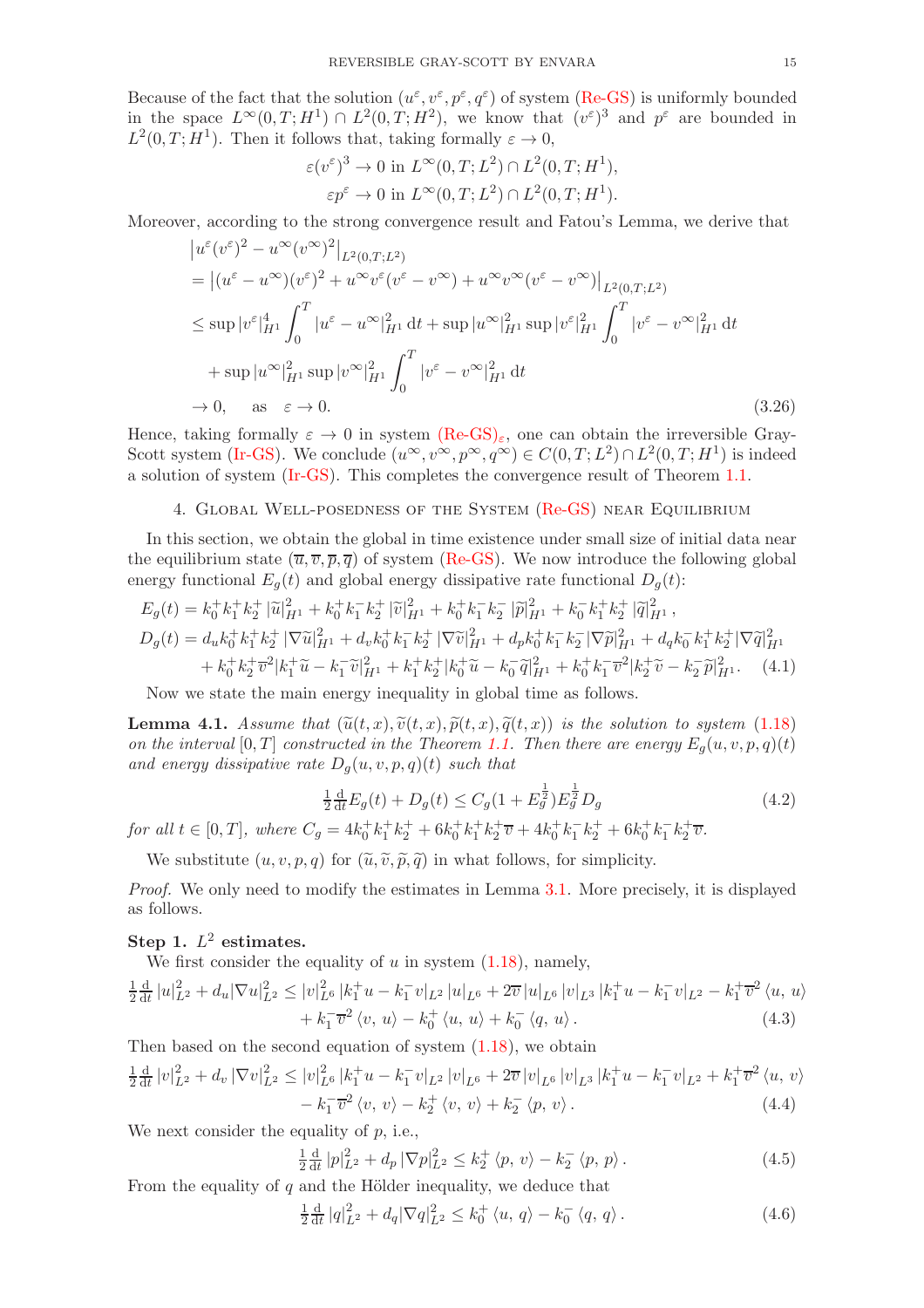Because the fact that

$$
\langle k_0^+ u, k_0^+ u \rangle_{L^2} - 2 \langle k_1^+ u, k_0^- q \rangle_{L^2} + \langle k_0^- q, k_0^- q \rangle_{L^2} = \langle k_0^+ u - k_0^- q, k_0^+ u - k_0^- q \rangle_{L^2}
$$
  
\n
$$
= |k_0^+ u - k_0^- q|_{L^2}^2,
$$
  
\n
$$
\langle k_1^+ u, k_1^+ u \rangle_{L^2} - 2 \langle k_1^+ u, k_1^- v \rangle_{L^2} + \langle k_1^- v, k_1^- v \rangle_{L^2} = \langle k_1^+ u - k_1^- v, k_1^+ u - k_1^- v \rangle_{L^2}
$$
  
\n
$$
= |k_1^+ u - k_1^- v|_{L^2}^2,
$$
  
\n
$$
\langle k_2^+ v, k_2^+ v \rangle_{L^2} - 2 \langle k_2^+ v, k_2^- p \rangle_{L^2} + \langle k_2^- p, k_2^- p \rangle_{L^2} = \langle k_2^+ v - k_2^- p, k_2^+ v - k_2^- p \rangle_{L^2}
$$
  
\n
$$
= |k_2^+ v - k_2^- p|_{L^2}^2.
$$

Derived from adding the  $k_0^+ k_1^+ k_2^+$  times of inequalities [\(4.3\)](#page-14-1), the  $k_0^+ k_1^- k_2^+$  times of [\(4.4\)](#page-14-2), the  $k_0^+k_1^-k_2^-$  times of [\(4.5\)](#page-14-3) and the  $k_0^-k_1^+k_2^+$  times of [\(4.6\)](#page-14-4), we thereby see that

$$
\frac{1}{2}\frac{d}{dt}(k_0^+k_1^+k_2^+|u|_{L^2}^2+k_0^+k_1^-k_2^+|v|_{L^2}^2+k_0^+k_1^-k_2^-|p|_{L^2}^2+k_0^-k_1^+k_2^+|q|_{L^2}^2)+d_u k_0^+k_1^+k_2^+|\nabla u|_{L^2}^2
$$
\n
$$
+d_v k_0^+k_1^-k_2^+|\nabla v|_{L^2}^2+d_p k_0^+k_1^-k_2^-|\nabla p|_{L^2}^2+d_q k_0^-k_1^+k_2^+|\nabla q|_{L^2}^2+k_0^+k_2^+ \overline{v}^2|k_1^+u-k_1^-v|_{L^2}^2
$$
\n
$$
+k_1^+k_2^+|k_0^+u-k_0^-q|_{L^2}^2+k_0^+k_1^-|k_2^+v-k_2^-p|_{L^2}^2
$$
\n
$$
\leq k_0^+k_1^+k_2^+|v|_{H^1}^2|\nabla u|_{L^2}|k_1^+u-k_1^-v|_{L^2}+2k_0^+k_1^+k_2^+ \overline{v}|v|_{H^1}|\nabla u|_{L^2}|k_1^+u-k_1^-v|_{L^2}
$$
\n
$$
+k_0^+k_1^-k_2^+|v|_{H^1}^2|\nabla v|_{L^2}|k_1^+u-k_1^-v|_{L^2}+2k_0^+k_1^-k_2^+ \overline{v}|v|_{H^1}|\nabla v|_{L^2}|k_1^+u-k_1^-v|_{L^2}.\tag{4.7}
$$

# Step 2.  $H^1$  estimates.

Before our estimate, we know that

$$
\partial(-k_1^+uv^2 + k_1^-v^3 - 2k_1^+ \overline{v}uv + 2k_1^- \overline{v}v^2) \n= v^2(-k_1^+ \partial u + k_1^- \partial v) + 2v \cdot \partial v(-k_1^+ u + k_1^- v) + 2\overline{v}v(-k_1^+ \partial u + k_1^- \partial v) + 2\overline{v} \partial v(-k_1^+ u + k_1^- v).
$$

We first combine the inequality [\(4.3\)](#page-14-1) and take derivative to the first equation of system  $(1.18)$ , we obtain

$$
\frac{1}{2}\frac{d}{dt}|\partial u|_{L^{2}}^{2} + d_{u}|\partial \nabla u|_{L^{2}}^{2} \leq |v|_{L^{6}}^{2}|k_{1}^{+}\partial u - k_{1}^{-}\partial v|_{L^{2}}|\partial u|_{L^{6}} + 2|v|_{L^{6}}|\partial v|_{L^{2}}|k_{1}^{+}u - k_{1}^{-}v|_{L^{6}}|\partial u|_{L^{6}} \n+ 2\overline{v}|v|_{L^{4}}|k_{1}^{+}\partial u - k_{1}^{-}\partial v|_{L^{2}}|\partial u|_{L^{4}} + 2\overline{v}|\partial v|_{L^{2}}|k_{1}^{+}u - k_{1}^{-}v|_{L^{4}}|\partial u|_{L^{4}} \n- k_{1}^{+}\overline{v}^{2}\langle\partial u, \partial u \rangle + k_{1}^{-}\overline{v}^{2}\langle\partial v, \partial u \rangle - k_{0}^{+}\langle\partial u, \partial u \rangle + k_{0}^{-}\langle\partial q, \partial u \rangle.
$$
\n(4.8)

Next we consider the 
$$
H^1
$$
 estimate of v, based on the relation (4.4), we see that  
\n
$$
\frac{1}{2} \frac{d}{dt} |\partial v|_{L^2}^2 + d_v |\partial \nabla v|_{L^2}^2 \le |v|_{L^6}^2 |k_1^+ \partial u - k_1^- \partial v|_{L^2} |\partial v|_{L^6} + 2 |v|_{L^6} |\partial v|_{L^2} |k_1^+ u - k_1^- v|_{L^6} |\partial v|_{L^6}
$$
\n
$$
+ 2\overline{v} |v|_{L^4} |k_1^+ \partial u - k_1^- \partial v|_{L^2} |\partial v|_{L^4} + 2\overline{v} |\partial v|_{L^2} |k_1^+ u - k_1^- v|_{L^4} |\partial v|_{L^4}
$$
\n
$$
+ k_1^+ \overline{v}^2 \langle \partial u, \partial v \rangle - k_1^- \overline{v}^2 \langle \partial v, \partial v \rangle - k_2^+ \langle \partial v, \partial v \rangle + k_2^- \langle \partial p, \partial v \rangle.
$$
\n(4.9)

For the equation of  $p$ , combine with the inequality  $(4.5)$ , namely,

<span id="page-15-2"></span><span id="page-15-1"></span><span id="page-15-0"></span>
$$
\frac{1}{2}\frac{\mathrm{d}}{\mathrm{d}t}|\partial p|_{L^2}^2 + d_p|\partial \nabla p|_{L^2}^2 \le k_2^+ \langle \partial v, \partial p \rangle - k_2^- \langle \partial p, \partial p \rangle. \tag{4.10}
$$

Finally, we consider the inequality [\(4.6\)](#page-14-4),

<span id="page-15-3"></span>
$$
\frac{1}{2}\frac{\mathrm{d}}{\mathrm{d}t}|\partial q|_{L^2}^2 + d_q|\partial \nabla q|_{L^2}^2 \le k_0^+ \langle \partial u, \partial q \rangle - k_0^- \langle \partial q, \partial q \rangle. \tag{4.11}
$$

Now we will close the energy estimates, it is consequently derived from summing the  $k_0^+k_1^+k_2^+$  times of inequalities [\(4.8\)](#page-15-0), the  $k_0^+k_1^-k_2^+$  times of inequalities [\(4.9\)](#page-15-1), the  $k_0^+k_1^-k_2^-$ times of inequalities [\(4.10\)](#page-15-2) and the  $k_0^- k_1^+ k_2^+$  times of inequalities [\(4.11\)](#page-15-3), we have 1 2  $\frac{d}{dt}(k_0^+k_1^+k_2^+|\partial u|_{L^2}^2+k_0^+k_1^-k_2^+|\partial v|_{L^2}^2+k_0^+k_1^-k_2^-|\partial p|_{L^2}^2+k_0^-k_1^+k_2^+|\partial q|_{L^2}^2)+d_u k_0^+k_1^+k_2^+|\partial \nabla u|_{L^2}^2$  $+ d_v k_0^+ k_1^- k_2^+ |\partial \nabla v|_{L^2}^2 + d_p k_0^+ k_1^- k_2^- |\partial \nabla p|_{L^2}^2 + d_q k_0^- k_1^+ k_2^+ |\partial \nabla q|_{L^2}^2 + k_0^+ k_2^+ \overline{v}^2 |k_1^+ \partial u - k_1^- \partial v|_{L^2}^2$  $+ k_1^{\dagger} k_2^{\dagger} |k_0^{\dagger} \partial u - k_0^{\dagger} \partial q|_{L^2}^2 + k_0^{\dagger} k_1^{\dagger} |k_2^{\dagger} \partial v - k_2^{\dagger} \partial p|_{L^2}^2$  $\leq3k_{0}^{+}k_{1}^{+}k_{2}^{+}\left|v\right|^{2}_{H^{1}}\left|\nabla u\right|_{H^{1}}\left|k_{1}^{+}u-k_{1}^{-}v\right|_{H^{1}}+4k_{0}^{+}k_{1}^{+}k_{2}^{+}\overline{v}\left|v\right|_{H^{1}}\left|\nabla u\right|_{H^{1}}\left|k_{1}^{+}u-k_{1}^{-}v\right|_{H^{1}}$  $+ 3k_0^+k_1^-k_2^+|v|_{H^1}^2|\nabla v|_{H^1}|k_1^+u - k_1^-v|_{H^1} + 4k_0^+k_1^-k_2^+ \overline{v}|v|_{H^1}|\nabla v|_{H^1}|k_1^+u - k_1^-v|_{H^1}.$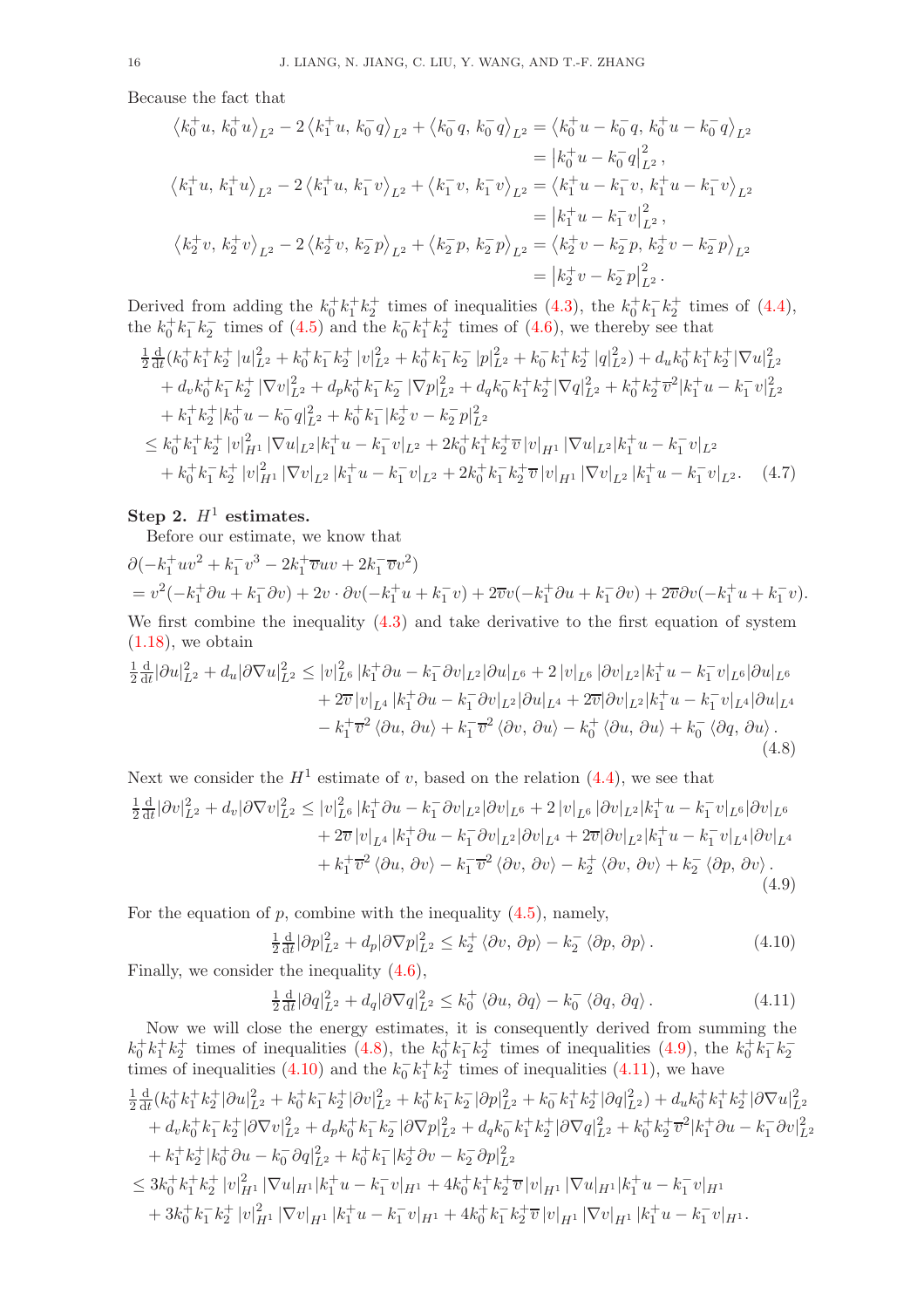### Step 3. Close the energy inequality.

Combine with the  $L^2$  estimate and the  $H^1$  estimate, we obtain

$$
\frac{1}{2}\frac{d}{dt}(k_{0}^{+}k_{1}^{+}k_{2}^{+}|u|_{H^{1}}^{2}+k_{0}^{+}k_{1}^{-}k_{2}^{+}|v|_{H^{1}}^{2}+k_{0}^{+}k_{1}^{-}k_{2}^{-}|p|_{H^{1}}^{2}+k_{0}^{-}k_{1}^{+}k_{2}^{+}|q|_{H^{1}}^{2})\n+ d_{u}k_{0}^{+}k_{1}^{+}k_{2}^{+}|\nabla u|_{H^{1}}^{2}+d_{v}k_{0}^{+}k_{1}^{-}k_{2}^{+}|\nabla v|_{H^{1}}^{2}+d_{p}k_{0}^{+}k_{1}^{-}k_{2}^{-}|\nabla p|_{H^{1}}^{2}+d_{q}k_{0}^{-}k_{1}^{+}k_{2}^{+}|\nabla q|_{H^{1}}^{2}\n+ k_{0}^{+}k_{2}^{+}\bar{v}^{2}|k_{1}^{+}u-k_{1}^{-}v|_{H^{1}}^{2}+k_{1}^{+}k_{2}^{+}|k_{0}^{+}u-k_{0}^{-}q|_{H^{1}}^{2}+k_{0}^{+}k_{1}^{-}|k_{2}^{+}v-k_{2}^{-}p|_{H^{1}}^{2}\n\leq 4k_{0}^{+}k_{1}^{+}k_{2}^{+}|v|_{H^{1}}^{2}|\nabla u|_{H^{1}}|k_{1}^{+}u-k_{1}^{-}v|_{H^{1}}+6k_{0}^{+}k_{1}^{+}k_{2}^{+}\bar{v}|v|_{H^{1}}|\nabla u|_{H^{1}}|k_{1}^{+}u-k_{1}^{-}v|_{H^{1}}\n+4k_{0}^{+}k_{1}^{-}k_{2}^{+}|v|_{H^{1}}^{2}|\nabla v|_{H^{1}}|k_{1}^{+}u-k_{1}^{-}v|_{H^{1}}+6k_{0}^{+}k_{1}^{-}k_{2}^{+}\bar{v}|v|_{H^{1}}|\nabla v|_{H^{1}}|k_{1}^{+}u-k_{1}^{-}v|_{H^{1}}\n\leq C_{g}(1+E_{g}^{\frac{1}{2}})E_{g}^{\frac{1}{2}}D_{g},
$$
\n(4.12)

where  $C_g = 4k_0^+k_1^+k_2^+ + 6k_0^+k_1^+k_2^+ \overline{v} + 4k_0^+k_1^-k_2^+ + 6k_0^+k_1^-k_2^+ \overline{v}$ . Consequently, the inequality [\(4.12\)](#page-16-0) concludes Lemma [4.1.](#page-14-5)

Proof of Theorem [1.2.](#page-5-1) Based on Lemma [4.1](#page-14-5) and the local-in-time existence to the system [\(Re-GS\)](#page-0-0), we can prove the global-in-time existence to the system [\(Re-GS\)](#page-0-0) with small size initial data near the equilibrium  $(\overline{u}, \overline{v}, \overline{p}, \overline{q})$ .

Based on Lemma [4.1,](#page-14-5) we now start to prove the global-in-time existence to the system [\(Re-GS\)](#page-0-0) with small size initial data. We directly deduce

<span id="page-16-0"></span>
$$
\frac{1}{2}\frac{d}{dt}E_g(u,v,p,q)(t) + D_g(u,v,p,q)(t) \le C_g(1 + E_g^{\frac{1}{2}})E_g^{\frac{1}{2}}D_g
$$
\n(4.13)

where

$$
C_g = 4k_0^+k_1^+k_2^+ + 6k_0^+k_1^+k_2^+\overline{v} + 4k_0^+k_1^-k_2^+ + 6k_0^+k_1^-k_2^+\overline{v}.\tag{4.14}
$$

We observe that

$$
E_g(0) = k_0^+ k_1^+ k_2^+ |u_0|_{H^1}^2 + k_0^+ k_1^- k_2^+ |v_0|_{H^1}^2 + k_0^+ k_1^- k_2^- |p_0|_{H^1}^2 + k_0^- k_1^+ k_2^+ |q_0|_{H^1}^2.
$$

We now take  $\nu = \min\{1, \frac{1}{64C_g^2}\}\in(0, 1]$  such that if  $E_g(0) \leq \nu$ , then

$$
C_g(1 + E_g^{\frac{1}{2}}(0))E_g^{\frac{1}{2}}(0) \le \frac{1}{4}.\tag{4.15}
$$

<span id="page-16-2"></span><span id="page-16-1"></span>.

Now we define

$$
T = \sup \{ \tau \ge 0; \sup_{t \in [0,\tau]} C_g \left( 1 + E_g^{\frac{1}{2}}(t) \right) E_g^{\frac{1}{2}}(t) \le \frac{1}{2} \} \ge 0. \tag{4.16}
$$

By the continuity of  $E_q(t)$  and the small initial bound [\(4.15\)](#page-16-1), that we have  $T > 0$ . We further claim that  $T = +\infty$ , Indeed, if  $T < +\infty$ , then the energy inequality in Lemma [4.1](#page-14-5) implies that for all  $t \in [0, T]$ ,

$$
\frac{\mathrm{d}}{\mathrm{d}t}E_g(t) + D_g(t) \le 0,
$$

which means

$$
\sup_{t \in [0,T]} E_g(t) + \int_0^T D_g(t) dt \le E_g(0).
$$

Then the above bound reduces to

$$
\sup_{t \in [0,T]} C_g(1 + E_g^{\frac{1}{2}}(t)) E_g^{\frac{1}{2}}(t) \le C_g(1 + E_g^{\frac{1}{2}}(0)) E_g^{\frac{1}{2}}(0) \le \frac{1}{4} < \frac{1}{2}
$$

By the continuity of  $E_g(t)$ , there is a  $t^* > 0$  such that for all  $t \in [0, T + t^*]$ ,

$$
C_g(1+E_g^{\frac{1}{2}}(t))E_g^{\frac{1}{2}}(t)<\frac{1}{2},
$$

which contradict to the definition of T in  $(4.16)$ . Thus  $T = +\infty$ , consequently, we have

$$
\sup_{t\geq 0} E_g(t) + \int_0^\infty D_g(t) dt \leq E_g(0),
$$

which finish proof of the first part of Theorem [1.2.](#page-5-1)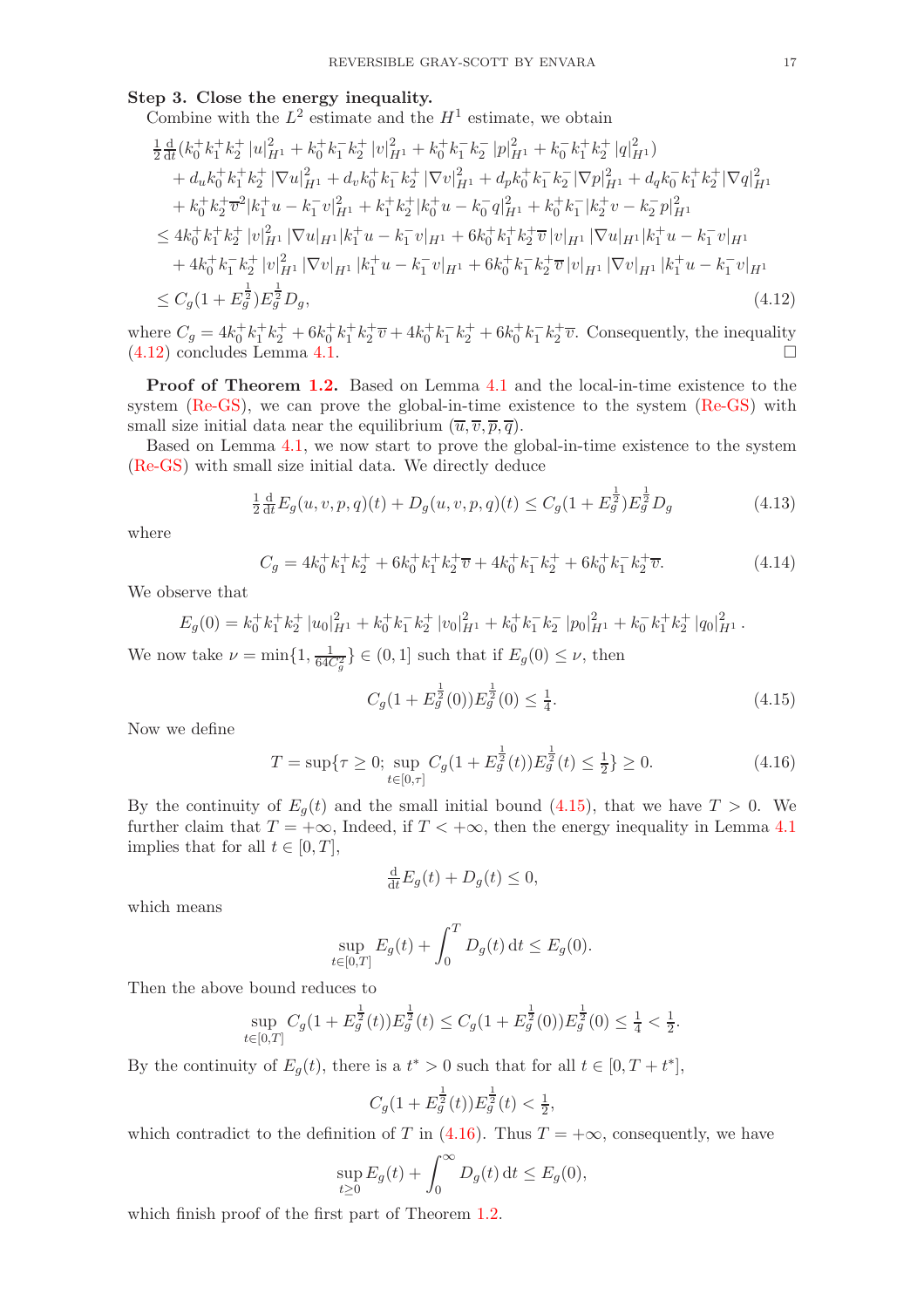### 5. Conclusion

Gray-Scott model is an important reaction-diffusion system, especially in the study of Turing pattern and related issues such as stability/instability, bifurcation and phase transitions. In this paper, we derived by the EnVarA a new reversible Gray-Scott type model. This reversible model possesses a natural entropy structure, and is thus thermodynamically consistent. In physics, our work links non-equilibrium thermodynamics theory on chemical reaction away from equilibrium. From a mathematical viewpoint, this indicates a new possible way to study those chemical reaction-diffusion process from perspectives of modeling, analysis and simulations.

Notice that the spatial domain we work with is the torus or the whole space, in order to avoid more discussions on boundary. Meanwhile a chemical reaction in reality usually occurs in a bounded domain. As mentioned before, it could be the first natural problem for us to derive the corresponding system with proper boundary conditions, by the EnVarA. It is addressed not only for modeling studying, but also for rigorous analysis, say, to consider the global weak solutions for the initial boundary value problems (IBVP).

The second aspect concerns the long time behavior of the obtained solutions, in classical or weak sense and in a bounded or unbounded domain. This is important in studying the stability issues of steady states. Many researches discussed the trend to equilibrium and the convergence rate, see  $[1, 6, 40, 42]$  $[1, 6, 40, 42]$  $[1, 6, 40, 42]$  $[1, 6, 40, 42]$  $[1, 6, 40, 42]$  $[1, 6, 40, 42]$  $[1, 6, 40, 42]$  for instance.

The next aspect is with the asymptotic relationship between our reversible Gray-Scottlike model [\(Re-GS\)](#page-0-0) and the classical Gray-Scott model [\(1\)](#page-1-0). Recall that on one hand, we have obtained the convergence from reversible system [\(Re-GS\)](#page-0-0) towards the irreversible system [\(Ir-GS\)](#page-3-0) (in Theorem [1.1\)](#page-4-1), and on the other hand, we also have provided formally a asymptotic consistency between the irreversible model [\(Ir-GS\)](#page-3-0) and the classical Gray-Scott model  $(1)$  (on page 4 in §[1.1\)](#page-1-2). Combining the two process together, we actually have addressed a two-step convergence scheme from the reversible system [\(Re-GS\)](#page-0-0) towards the classical irreversible system [\(1\)](#page-1-0). Rigorous justification for the limit will involve a slow-fast dynamics perspective and some singular limits. This work is under preparation.

However, we note that as pointed out in [\[5,](#page-18-20) [15\]](#page-18-21), not all irreversible reactions can be regarded as a limiting case of reversible reactions. This requires more discussions with law of mass action and detailed balance.

The last but not the least important issue is with the numerical simulation viewpoint, which is very useful in studying the patterns and stability/instability problems, and some coupling effects with other different mechanics such as temperature and electric fields [\[34](#page-19-19), [35](#page-19-20), [39,](#page-19-21) [55](#page-20-13), [56\]](#page-20-15). This could in turn raise more research topics in mathematical analysis.

### **ACKNOWLEDGMENTS**

This work is partially supported by the National Science Foundation (USA) grants NSF DMS-1950868, the United States-Israel Binational Science Foundation (BSF) #2024246 (C. Liu, Y. Wang), and the grants from the National Natural Science Foundation of China No. 11971360 and No. 11731008 (N. Jiang), and No. 11871203 (T.-F. Zhang). This work was initiated when T.-F. Zhang visited the Department of Applied Mathematics at Illinois Institute of Technology, he would like to acknowledge the hospitality of IIT and the sponsorship of the China Scholarship Council, under the State Scholarship Fund No. 201906415023.

### **REFERENCES**

- <span id="page-17-2"></span>[1] M. Bisi, F. Conforto, and L. Desvillettes, Quasi-steady-state approximation for reaction-diffusion equations, Bull. Inst. Math. Acad. Sin. (N.S.) 2 (2007), no. 4, 823– 850.
- <span id="page-17-1"></span>[2] X. Chen and C. Gao, Well-posedness of a free boundary problem in the limit of slowdiffusion fast-reaction systems, no. 1178, 2000, Nonlinear diffusive systems-dynamics and asymptotic analysis (Japanese) (Kyoto, 2000), pp. 129–143.
- <span id="page-17-0"></span>[3] X. Chen and Y. Qi, Travelling waves of auto-catalytic chemical reaction of general order—an elliptic approach, J. Differential Equations 246 (2009), no. 8, 3038–3057.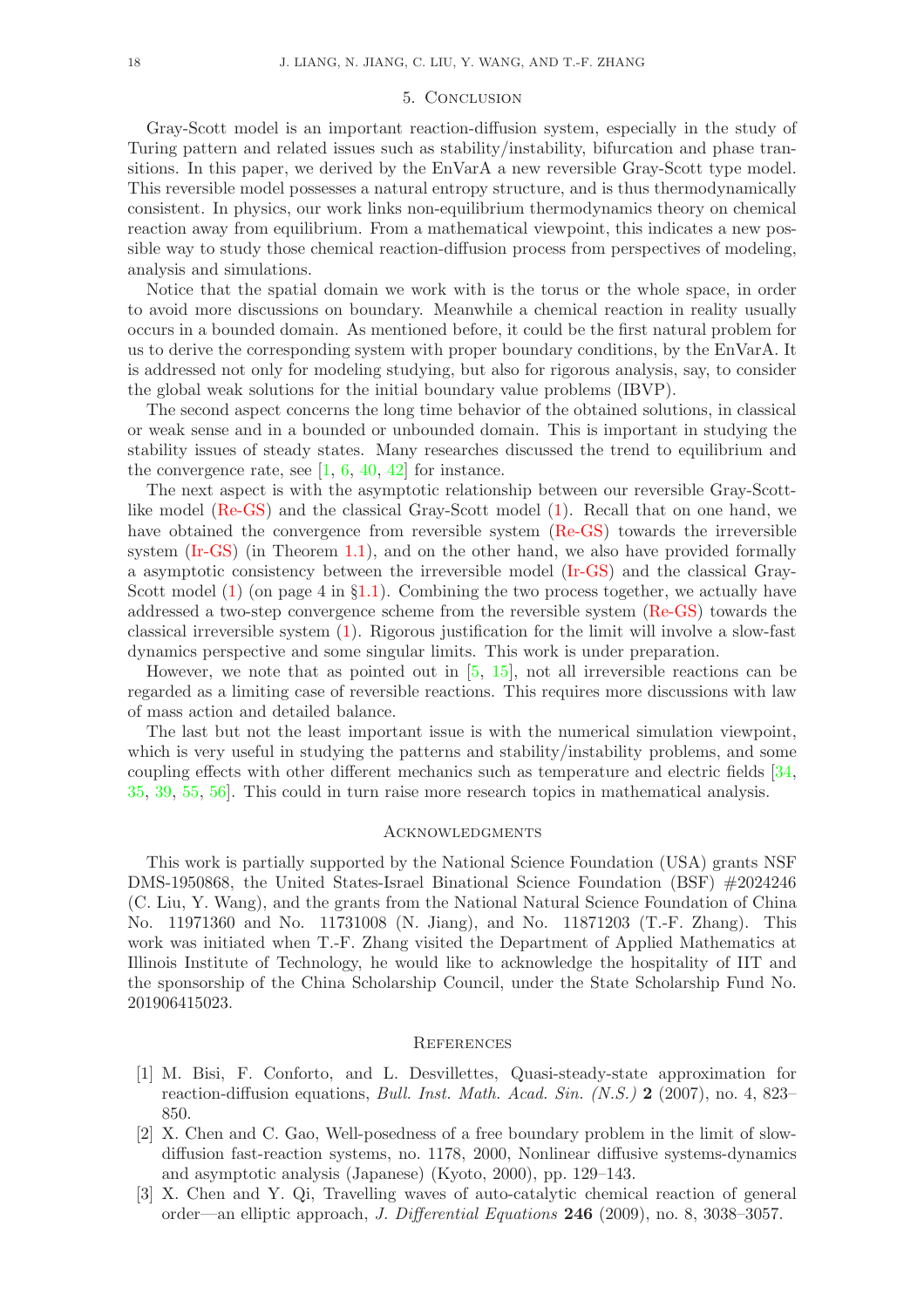- <span id="page-18-8"></span>[4] X. Chen, Y. Qi, and Y. Zhang, Existence of traveling waves of auto-catalytic systems with decay, *J. Differential Equations* **260** (2016), no. 11, 7982-7999.
- <span id="page-18-20"></span>[5] C. Chu, Gas absorption accompanied by a system of first-order reactions, Chem. Eng. Sci. 26 (1971), no. 3, 305–312.
- <span id="page-18-19"></span>[6] L. Desvillettes, K. Fellner, and B. Q. Tang, Trend to equilibrium for reaction-diffusion systems arising from complex balanced chemical reaction networks, SIAM J. Math. Anal. **49** (2017), no. 4, 2666-2709.
- <span id="page-18-4"></span>[7] A. Doelman, R. A. Gardner, and T. J. Kaper, Stability analysis of singular patterns in the 1D Gray-Scott model: a matched asymptotics approach, Phys. D 122 (1998), no. 1-4, 1–36.
- <span id="page-18-3"></span>[8] A. Doelman, T. J. Kaper, and P. A. Zegeling, Pattern formation in the one-dimensional Gray-Scott model, Nonlinearity 10 (1997), no. 2, 523–563.
- <span id="page-18-15"></span>[9] L. C. Evans, A convergence theorem for a chemical diffusion-reaction system, Houston J. Math. 6 (1980), no. 2, 259–267.
- <span id="page-18-17"></span>[10] G. Falasco, R. Rao, M. Esposito, Information thermodynamics of Turing patterns. *Phys. Rev. Lett.* **121** (2018), no. 10, 108301, 6 pp.
- <span id="page-18-16"></span>[11] H. Gajewski and H.-D. Sparing, On the limit of some diffusion-reaction system with small parameter, Z. Anal. Anwendungen 3 (1984), no. 6, 481–487.
- <span id="page-18-11"></span>[12] H. Ge and H. Qian, Dissipation, generalized free energy, and a self-consistent nonequilibrium thermodynamics of chemically driven open subsystems, Phys. Rev. E 87 (2013), no. 6, 062125, 9 pp.
- <span id="page-18-13"></span>[13] H. Ge and H. Qian, Mesoscopic kinetic basis of macroscopic chemical thermodynamics: a mathematical theory, *Phys. Rev. E* **94** (2016), no. 5, 052150, 4 pp.
- <span id="page-18-14"></span>[14] M.-H. Giga, A. Kirshtein, and C. Liu, Variational modeling and complex fluids, in Handbook of mathematical analysis in mechanics of viscous fluids, Springer, Cham, 2018, pp. 73–113.
- <span id="page-18-21"></span>[15] A.N. Gorban, G.S Yabolonsky, Extended detailed balance for systems with irreversible reactions, Chem. Eng. Sci. 21 (2020), no. 1, 5388–5399.
- <span id="page-18-9"></span>[16] D. Gomez, L. Mei, and J. Wei, Stable and unstable periodic spiky solutions for the Gray-Scott system and the Schnakenberg system, J. Dynam. Differential Equations 32 (2020), no. 1, 441–481.
- <span id="page-18-1"></span>[17] P. Gray and S. Scott, Autocatalytic reactions in the isothermal, continuous stirred tank reactor: Isolas and other forms of multistability, *Chem. Eng. Sci.* 38 (1983), no. 1, 29–43.
- <span id="page-18-2"></span>[18] P. Gray and S. Scott, Autocatalytic reactions in the isothermal, continuous stirred tank reactor: Oscillations and instabilities in the system  $A + 2B \rightarrow 3B$ ;  $B \rightarrow C$ , Chem. Eng. Sci. 39 (1984), no. 6, 1087–1097.
- <span id="page-18-10"></span>[19] A. Gu, Random attractors for stochastic three-component reversible Gray-Scott system with multiplicative white noise, J. Appl. Math.  $(2012)$ , Art. ID 810198, 15 pp.
- <span id="page-18-5"></span>[20] J. K. Hale, L. A. Peletier, and W. C. Troy, Stability and instability in the Gray-Scott model: the case of equal diffusivities, Appl. Math. Lett. 12 (1999), no. 4, 59–65.
- <span id="page-18-6"></span>[21] J. K. Hale, L. A. Peletier, and W. C. Troy, Exact homoclinic and heteroclinic solutions of the Gray-Scott model for autocatalysis, SIAM J. Appl. Math. 61 (2000), no. 1, 102–130.
- <span id="page-18-7"></span>[22] M. E. Hubbard, J. A. Leach, and J. C. Wei, Pattern formation in a 2D simple chemical system with general orders of autocatalysis and decay, *IMA J. Appl. Math.* **70** (2005), no. 6, 723–747.
- <span id="page-18-12"></span>[23] X. Jia, C. Zhao, and X. Yang, Global attractor and Kolmogorov entropy of three component reversible Gray-Scott model on infinite lattices, Appl. Math. Comput. 218 (2012), no. 19, 9781–9789.
- <span id="page-18-18"></span>[24] N. Jiang and Y.-L. Luo, On well-posedness of Ericksen-Leslie's hyperbolic incompressible liquid crystal model, SIAM J. Math. Anal. 51 (2019), no. 1, 403–434.
- <span id="page-18-0"></span>[25] P. D. Kepper, V. Castets, E. Dulos, and J. Boissonade, Turing-type chemical patterns in the chlorite-iodide-malonic acid reaction, Phys. D 49 (1991), no. 1, 161–169.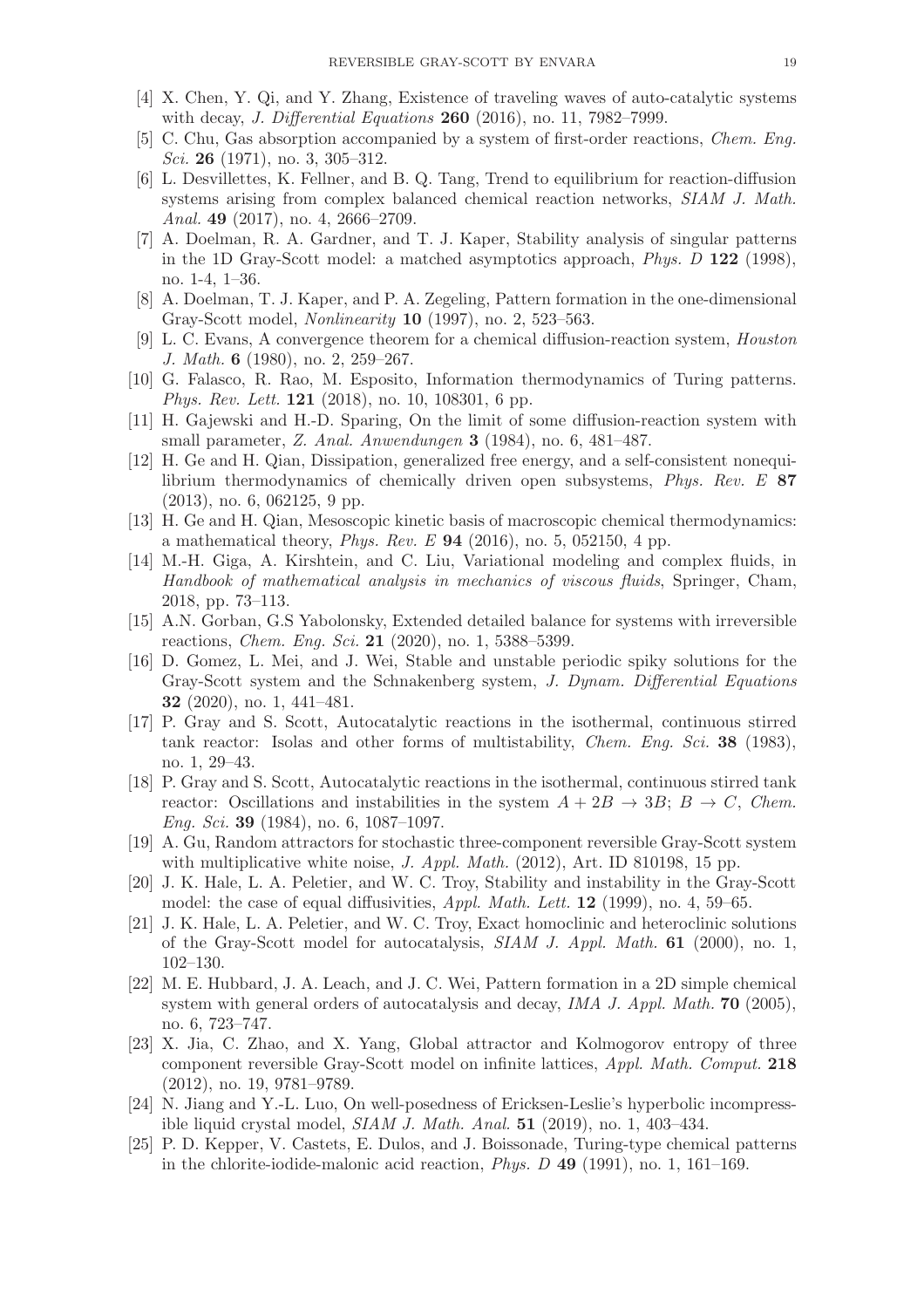- <span id="page-19-9"></span>[26] B. S. Kerner and V. V. Osipov, Autosolitons: A new approach to problems of selforganization and turbulence, Fundamental Theories of Physics 61, Springer Netherlands, 1994.
- <span id="page-19-10"></span>[27] G. A. Klaasen and W. C. Troy, The asymptotic behavior of solutions of a system of reaction-diffusion equations which models the Belousov-Zhabotinski $\tilde{i}$  chemical reaction, J. Differential Equations 40 (1981), no. 2, 253–278.
- <span id="page-19-14"></span>[28] P. Knopf, K. F. Lam, C. Liu, and S. Metzger, Phase-field dynamics with transfer of materials: The Cahn–Hillard equation with reaction rate dependent dynamic boundary conditions, ESAIM Math. Model. Numer. Anal. 55 (2021), no. 1, 229–282.
- <span id="page-19-3"></span>[29] D. Kodepudi and I. Prigogine, Modern Thermodynamics: From Heat Engines to Dissipative Structures, second ed., John Wiley & Sons, Ltd, 2014.
- <span id="page-19-7"></span>[30] T. Kolokolnikov and J. Wei, On ring-like solutions for the Gray-Scott model: existence, instability and self-replicating rings, European J. Appl. Math. 16 (2005), no. 2, 201– 237.
- <span id="page-19-17"></span>[31] T. Kolokolnikov, M. J. Ward, and J. Wei, The existence and stability of spike equilibria in the one-dimensional Gray-Scott model on a finite domain, Appl. Math. Lett. 18 (2005), no. 8, 951–956.
- <span id="page-19-8"></span>[32] J. A. Leach and J. C. Wei, Pattern formation in a simple chemical system with general orders of autocatalysis and decay. I. Stability analysis, Phys. D 180 (2003), no. 3-4, 185–209.
- <span id="page-19-6"></span>[33] K.-J. Lee, W. McCormick, J. Pearson, and H. Swinney, Experimental observation of self-replicating spots in a reaction–diffusion system, Nature 369 (1994), 215–218.
- <span id="page-19-19"></span>[34] C. Liu and J.-E. Sulzbach, Well-posedness for the reaction-diffusion equation with temperature in a critical Besov space, preprint, arXiv[:2101.10419](https://arxiv.org/abs/2101.10419) [math.AP], 2021.
- <span id="page-19-20"></span>[35] C. Liu, C. Wang and Y. Wang, A structure-preserving, operator splitting scheme for reaction-diffusion equations with detailed balance, J. Comp. Phys. 436 (2021), no. 1, 110253, 22 pp.
- <span id="page-19-15"></span>[36] C. Liu, Y. Wang, and T.-F. Zhang, On a two-species micro-macro model for wormlike micellar solutions: dynamic stability analysis, preprint, arXiv[:2101.11455](https://arxiv.org/abs/2101.11455) [math.AP], 2021.
- <span id="page-19-5"></span>[37] C. Liu and H. Wu, An energetic variational approach for the Cahn-Hilliard equation with dynamic boundary condition: model derivation and mathematical analysis, Arch. Ration. Mech. Anal. 233 (2019), no. 1, 167–247.
- <span id="page-19-11"></span>[38] H. Mahara, N. J. Suematsu, T. Yamaguchi, K. Ohgane, Y. Nishiura, and M. Shimomura, Three-variable reversible Gray-Scott model, J. Chem. Phys. 121 (2004), no. 18, 8968–8972.
- <span id="page-19-21"></span>[39] A. Mielke, A gradient structure for reaction-diffusion systems and for energy-driftdiffusion systems, Nonlinearity 24 (2011), no. 4, 1329–1346.
- <span id="page-19-18"></span>[40] A. Mielke, J. Haskovec, and P. A. Markowich, On uniform decay of the entropy for reaction-diffusion systems, J. Dynam. Differential Equations 27 (2015), no. 3-4, 897– 928.
- <span id="page-19-16"></span>[41] A. Mielke, M. A. Peletier, and A. Stephan, EDP-convergence for nonlinear fast-slow reaction systems with detailed balance, Nonlinearity 34 (2021), no. 8, 5762–5798.
- <span id="page-19-0"></span>[42] W.-M. Ni, The mathematics of diffusion, CBMS-NSF Regional Conference Series in Applied Mathematics 82, Society for Industrial and Applied Mathematics (SIAM), Philadelphia, PA, 2011.
- <span id="page-19-4"></span>[43] G. Nicolis and I. Prigogine, Self-Organization in Non-Equilibrium System: From Dissipative Structure to Order through Fluctuations, John Wiley & Sons, Ltd, 1977.
- <span id="page-19-1"></span>[44] Y. Nishiura and D. Ueyama, A skeleton structure of self-replicating dynamics, Phys. D 130 (1999), no. 1-2, 73–104.
- <span id="page-19-2"></span>[45] Y. Nishiura and D. Ueyama, Spatio-temporal chaos for the Gray–Scott model, Phys. D 150 (2001), no. 3-4, 137–162.
- <span id="page-19-12"></span>[46] L. Onsager, Reciprocal relations in irreversible processes. I., Phys. Rev. 37 (1931), no. 4, 405–426.
- <span id="page-19-13"></span>[47] L. Onsager, Reciprocal relations in irreversible processes. II., Phys. Rev. 38 (1931), no. 12, 2265–2279.